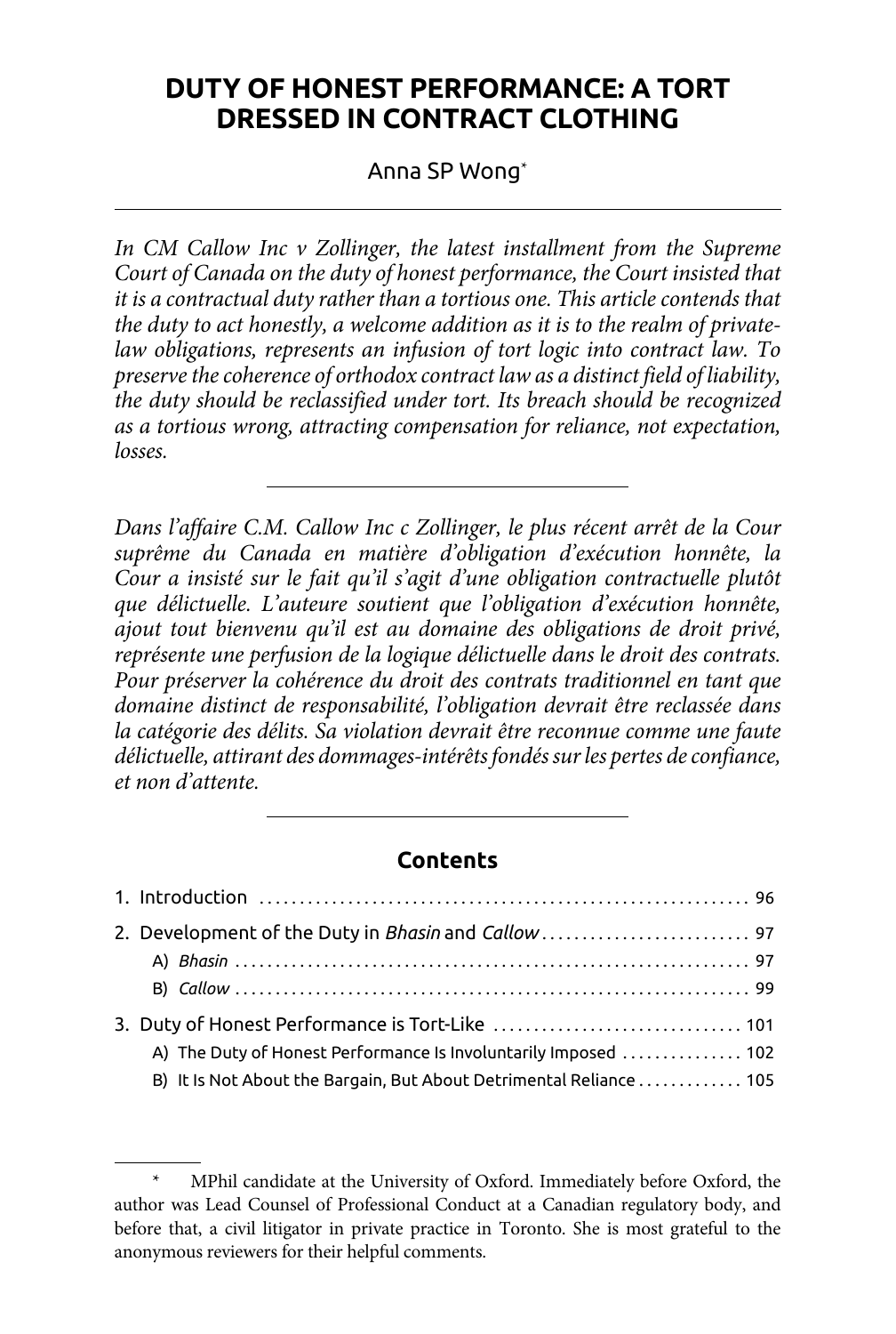<span id="page-1-0"></span>

|  | 4. Duty Should be Characterized as Tortious  111                                                                                                                        |  |
|--|-------------------------------------------------------------------------------------------------------------------------------------------------------------------------|--|
|  |                                                                                                                                                                         |  |
|  | B) Duty Is at Odds with Theoretical Foundation of                                                                                                                       |  |
|  | C) Even if the Duty Is Animated by Corrective Justice.<br>It Does Not Make It Contractual (1) (1) The University Contract Only 100 (1) The Does Not Make It Contractual |  |
|  |                                                                                                                                                                         |  |

#### **1. Introduction**

In 1974, Grant Gilmore boldly declared that "Contract, like God, is dead."1 *Death of Contract,* sounds the title of his monograph that captivated attention like a red dress in a sea of black. In prose that dazzles with style and verve, Gilmore makes the case that the assent-based, bargain model of contract, with consideration as the "balance-wheel of the great machine,"2 was rapidly disintegrating as reliance assumed a larger role in determining liability. A reliance-based, tort-like model of contract would soon take over. Contract, as Gilmore vividly puts it, was about to be swallowed up by tort.3

Half a century later, while contract law has outlived the eulogy (and the eulogist), the boundaries between contract and tort have become more ambiguous than ever. This is so thanks to the Supreme Court of Canada's formulation of the new duty of honest performance as a contract doctrine, even though it is not easily reconciled with the law of contract in common law as it is classically understood. As the Court made clear in the case that established the duty, *Bhasin v Hrynew*, 4 the duty is not based on the agreement of the parties but imposed by law on all contracting parties. The duty requires that they not lie or mislead their counterparty with respect to matters linked to their contract. Should a party's dishonesty cause loss to be incurred, it will be liable to pay damages. More recently, in *CM Callow Inc v Zollinger*, 5 the second and latest installment from the Court on the duty of honesty, the majority of the Court explained that the non-consensual

- 
- 3 *Ibid* at 87–94.
- 4 2014 SCC 71 [*Bhasin*].
- 5 2020 SCC 45 [*Callow*].

<sup>1</sup> Grant Gilmore, *The Death of Contract* (Columbus: Ohio State University Press, 1974) at 10. Even though Gilmore had his eye on the American context, his book garnered frequent references in Canadian scholarship as well. More importantly, a legal revolution similar to the one he described, with consideration-based liability declining in importance, has been observed with respect to Canadian contract law as well. See also Shannon K O'Byrne, "More Promises to Keep: The Expansion of Contractual Liability Since 1921" (1996) 35:1 Alta L Rev 165. 2 Gilmore, *supra* note 1 at 18.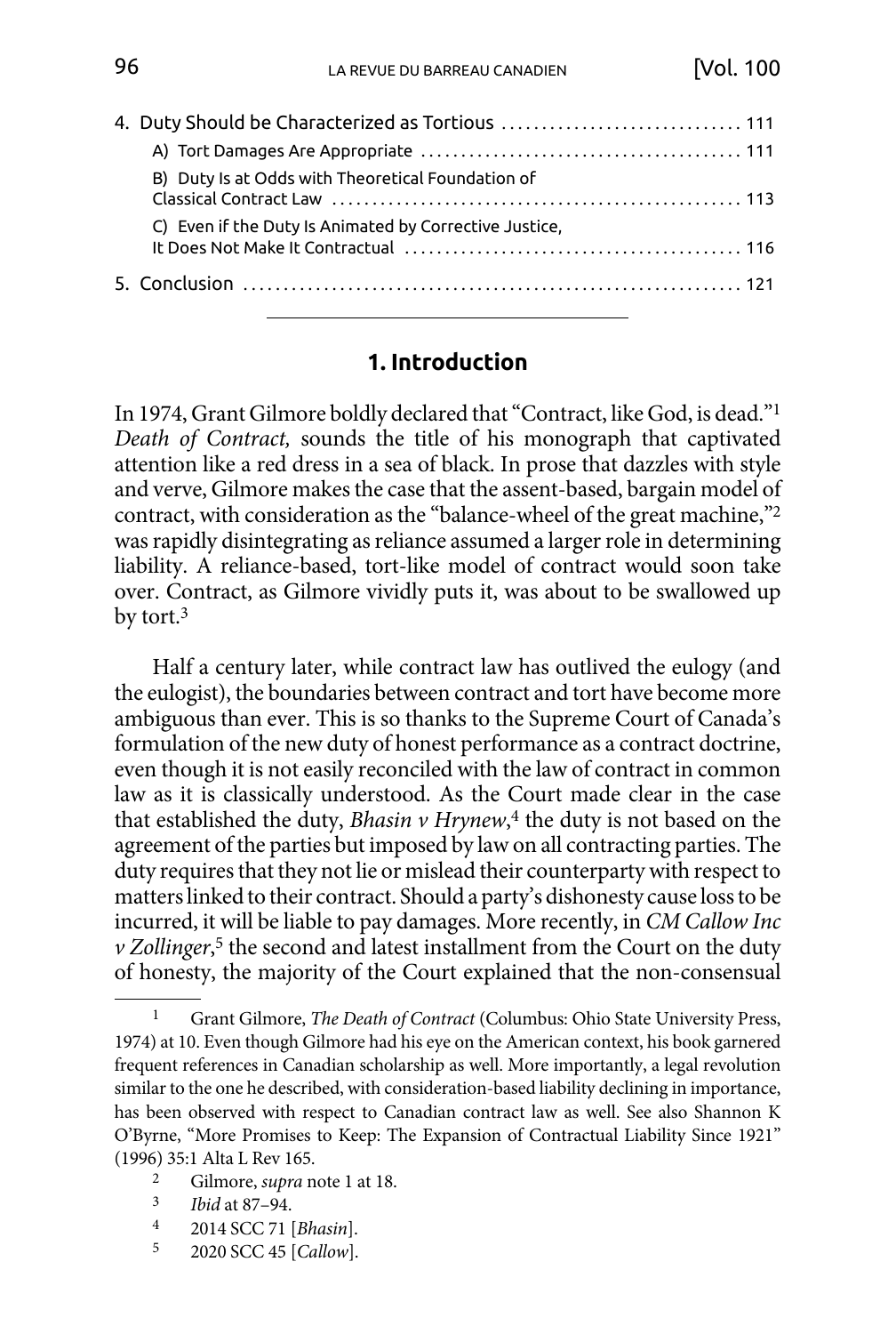<span id="page-2-0"></span>duty could constrain the exercise of an otherwise unfettered right under a contract. The duty is said to be grounded in corrective justice, a concept which has hereinto only been judicially invoked in relation to tort law. Even so, the Court insisted that the duty "is not a tort."6

This article argues against that insistence and for reclassification of the duty of honest performance under tort. The duty, as it is currently conceived, entails the importation of tort logic into contract law—breach of it is in essence a tort dressed up as a contract claim. Rather than to let the duty further develop as a contract doctrine, it should be moved to the tort side of the historic divide. Its breach should accordingly be recognized as a tortious wrong. Unless this is done, the coherence of orthodox contract law and its vitality as a *sui generis* field of liability are in peril. And before long, the death that Gilmore crystal-balled might finally come.

The argument is developed over the three main parts of the article. Part 2 canvasses the facts and the key points of the decisions of *Bhasin* and *Callow*. The facts are important as they lay the groundwork for showing how the duty applies, and in turn, reveal its true nature. Part 3 explains the tort-like features of the duty of honest performance and why a cause of action based on its breach adheres more to the structure of tort liability than that of contract. Part 4 advocates for recasting the duty under tort, breach of which would be compensated for on the tort measure of reliance damages. Apart from preserving the coherence of contract law, reclassification will resolve the existing confusion over the assessment of damages.

# **2. Development of the Duty in** *Bhasin* **and** *Callow*

# **A)** *Bhasin*

*Bhasin* involved a dealership agreement between the defendant Can-Am, which sells investment products through dealers, and the plaintiff Harish Bhasin, a long-time Can-Am dealer. The agreement provided for automatic renewal of the contract at the end of the three-year term unless one of the parties gave six months' written notice to the contrary. Bhasin ran a successful agency, having built up a strong sales force over the years.

The defendant Larry Hrynew was Bhasin's competitor. He operated the largest Can-Am agency in Alberta, and was eyeing the sector of the market Bhasin dominated. After being rebuffed by Bhasin in his efforts to merge their business, Hrynew approached Can-Am to force the merger.

6 *Ibid* at para 66.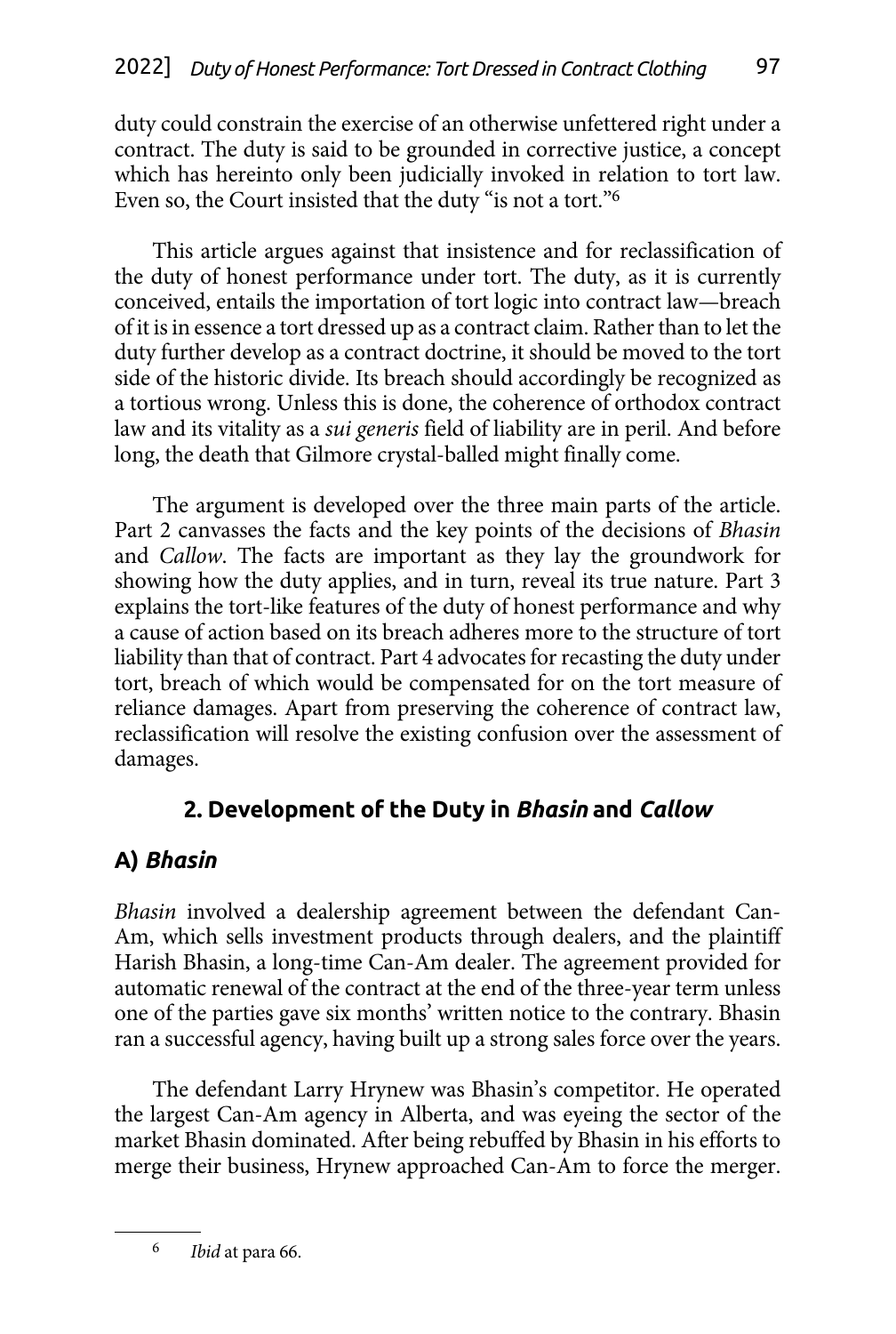Can-Am agreed. However, rather than to tell Bhasin about its plan, it actively concealed it from him for over a year.

In September 1999, Can-Am appointed Hrynew as its provincial trading officer to audit Bhasin, which gave Hrynew access to Bhasin's confidential business records. Bhasin objected to being audited by a competitor. In response, Can-Am falsely blamed the Alberta Securities Commission for rejecting its proposal to have an external person fill the role. Can-Am also repeatedly assured Bhasin that Hrynew was obliged to treat the information he received as an auditor in confidence, when in fact there was no such requirement. In June 2000, Can-Am filed a restructuring plan with the Alberta Securities Commission showing Bhasin working under Hrynew. This was not conveyed to Bhasin. Instead, Can-Am equivocated when Bhasin asked in August 2000 whether the merger was a "done deal."7 Cumulatively, its misrepresentations led Bhasin to do nothing to protect the value of his business in the event that the dealership agreement was not renewed. In May 2001, six months before the end of the term, Can-Am gave notice of non-renewal. Bhasin very quickly lost his business to Hrynew, who solicited most of Bhasin's sales agents to work for him. The merger was effectively achieved.

The factual narrative cries out for a legal remedy for Bhasin who, as Justice Cromwell, writing for a unanimous court, highlighted in his opening, "was misled and lost the value of his business as a result."8 The difficulty though was that no extant legal doctrine could offer relief in the circumstances. The only way, then, was for the Court to create a new common law duty and that it did,<sup>9</sup> in the form of a new duty of honesty in contractual performance. The new duty is said to be a manifestation of an overarching principle of good faith. Imposed in a blanket fashion on all parties who are in a contractual relationship, it requires them "to perform their contractual duties honestly and reasonably and not capriciously or arbitrarily,"10 and "not to lie or mislead the other party about one's contractual performance."11 The parties are not free to contract out of its core requirements.12 Conceptually, the new duty is to be regarded as a "contractual duty" operating as a "general doctrine of contract law."13

- 12 *Ibid* at para 75.
- 13 *Ibid* at para 74.

<sup>7</sup> *Bhasin*, *supra* note 4 at para 12.

<sup>8</sup> *Ibid* at para 1.

<sup>9</sup> *Ibid* at paras 72–73. In Justice Cromwell's words: "The key question before the Court, therefore, is whether we ought to create a new common law duty … In my view, we should."  $_{10}$ 

<sup>10</sup> *Ibid* at para 63.

<sup>11</sup> *Ibid* at para 73.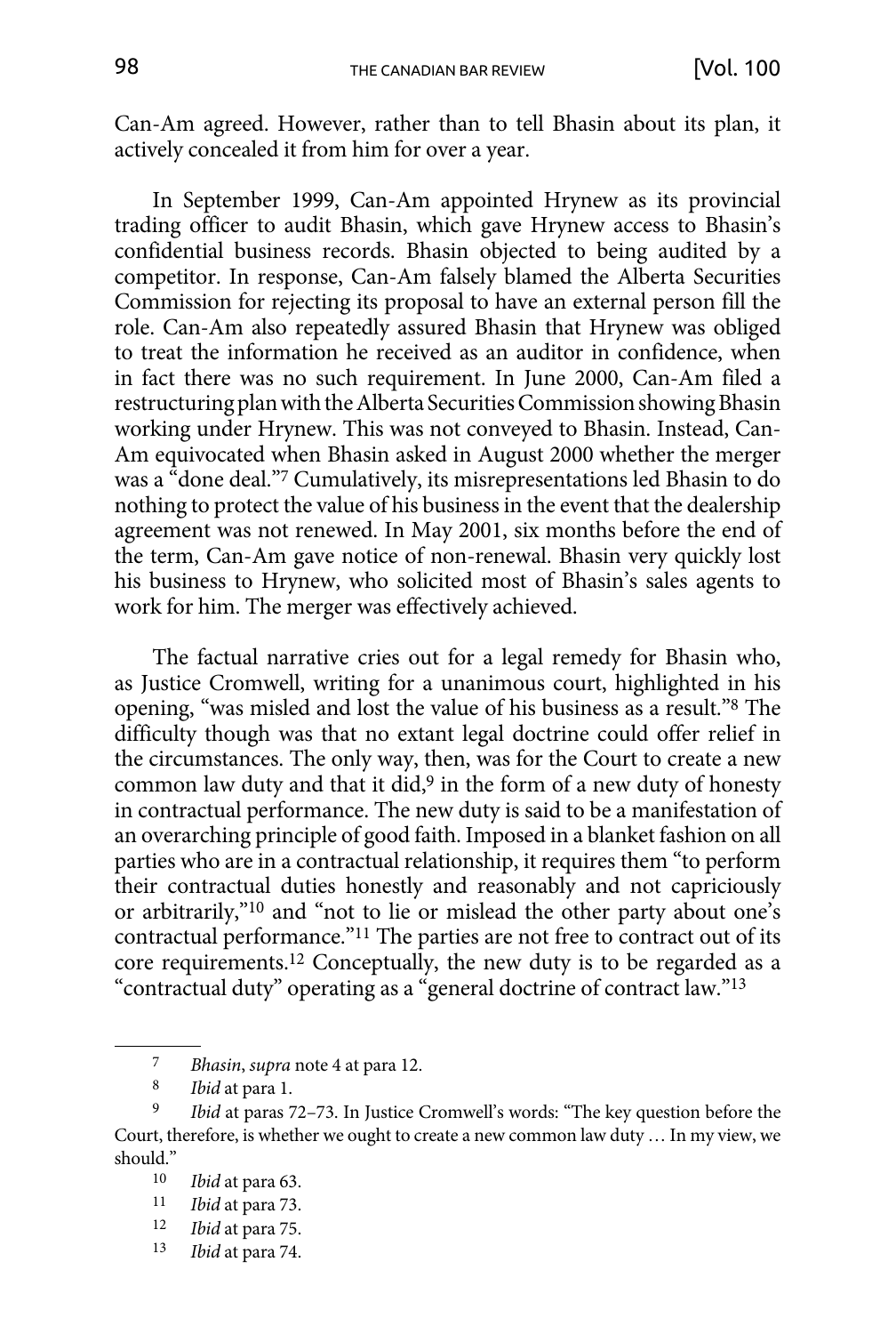<span id="page-4-0"></span>Unsurprisingly, the Court found Can-Am to have violated the new duty in misleading Bhasin about its intentions regarding renewal. But for Can-Am's dishonesty, Bhasin could have taken steps to retain the value in his agency rather than to see it turned over to Hrynew. Of note is the Court's damages assessment. The Court stated that damages for breach of the duty should be determined according to the contract measure;<sup>14</sup> however, what was awarded aligns more with reliance loss than loss of bargain or expectancy. The bargain—viz, the contract made—only entitled Bhasin to six months' notice of non-renewal, which Can-Am had provided. Thus, Bhasin already received the benefit of the bargain. As for the expectation of contract renewal which Can-Am's dishonesty encouraged, if this expectation were to be given effect, Bhasin should be awarded the value of the profits he would have made during a renewed three-year term. That was not, however, awarded. Instead, Bhasin was awarded the value of his business around the time of non-renewal. Had Can-Am not lied and Bhasin not relied on those lies, he could have sold his business before the contract expired. This amounted to his reliance interest.

To all appearances, the new duty undermines contractual freedom and the bargain premise of contract law. It trumped and diminished Can-Am's right under the contract to avoid an automatic renewal upon giving six months' notice—a right that was bargained for and purchased with consideration. Can-Am could not take full advantage of that right if it had been dishonest, as was the case, and would have had to disclose its plans to terminate before the six-month mark. The duty of honest performance therefore has the effect of constraining a party's exercise of a bargainedfor right. Despite this, Justice Cromwell maintained that the fundamental commitments of contract law remain unchanged by the duty.15 As he asserts, "the duty of honest performance interferes very little with freedom of contract."16 "Any interference by the duty of honest performance with freedom of contract," he adds, "is more theoretical than real."<sup>17</sup>

#### **B)** *Callow*

The plaintiff Callow is a maintenance service company that provided landscaping and snow removal services to the defendant group of condominium corporations, Baycrest, pursuant to a summer contract and a winter contract. The summer contract was set to expire in October 2013. The winter contract, whose term ends in April 2014, contained a

<sup>14</sup> *Ibid* at para 88.

<sup>15</sup> *Ibid* at para 70.

<sup>16</sup> *Ibid* at para 76.

<sup>17</sup> *Ibid* at para 81.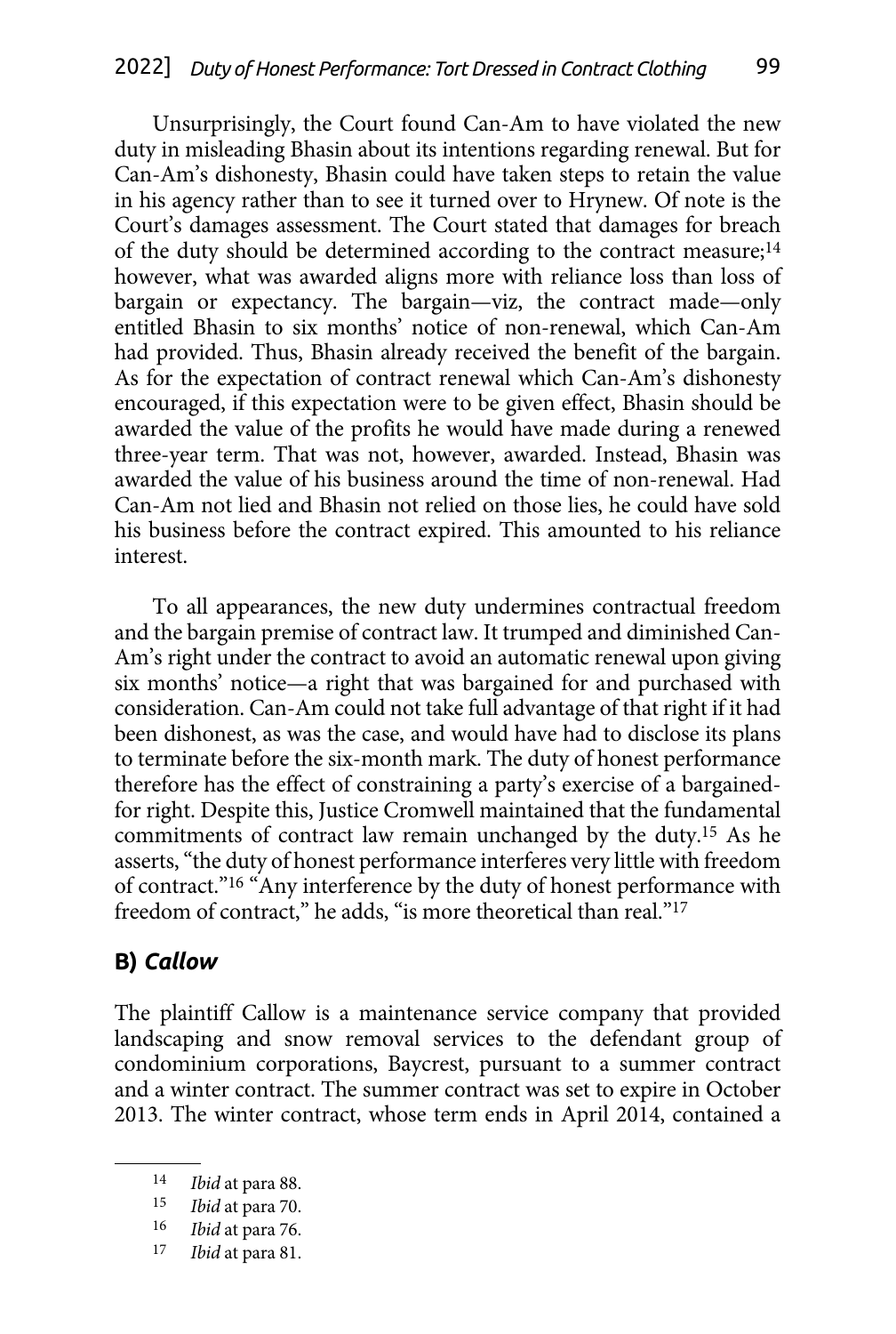provision that allowed Baycrest to terminate the contract at any time for any reason on 10 days' notice.

In March or April 2013, Baycrest decided to terminate the winter contract due to some concerns over the quality of work provided. It decided not to notify Callow until September, so as not to jeopardize Callow's performance under the summer contract. Callow did not anticipate Baycrest would be terminating their relationship. Quite the contrary, it was made to believe that the winter contract would likely be renewed. The parties discussed the possibility of renewal. During the summer, Baycrest gladly accepted the "freebie" work Callow did as an incentive for Baycrest to award it another contract. Callow had opportunities to bid on other contracts for the upcoming winter, but passed them up as it understood its relationship with Baycrest to be secure. It was taken by surprise when Baycrest finally gave its 10-day termination notice in September.

At trial, Baycrest was found to have "actively deceived" Callow from the time the termination decision was made to the time when notice was given.18 The argument that it had no duty to disclose its intention to terminate beyond giving 10 days' notice pursuant to the contract fell flat with the trial judge.19 According to Justice O'Bonsawin, Baycrest intentionally withheld the fact that the contract was in danger of termination when it knew that Callow was performing free work to bolster the chances of the contract being extended. "The minimum standard of honesty," she wrote, "would have been to address the alleged performance issues, to provide prompt notice, or to refrain from any representations in anticipation of the notice period."20

The Court of Appeal disagreed. It stressed that *Bhasin* indicated the duty of honest performance was a "modest, incremental step," and "does not impose a duty of loyalty or of disclosure or require a party to forego advantages flowing from the contract."21 Ten days' notice as stipulated in the contract was what Callow had bargained for, and all that it was entitled to.22 Moreover, the duty of honest performance obliges parties to be honest with each other with respect to an existing contract, not a future one. Unlike the contract at issue in *Bhasin,* the contract here did not provide for automatic renewal. Any deception in Baycrest's communication related to

<sup>18</sup> *CM Callow Inc v Zollinger*, 2017 ONSC 7095 at para 65 [*Callow* (SCJ)].

<sup>19</sup> *Ibid* at para 66.

<sup>20</sup> *Ibid* at para 67. 21 *CM Callow Inc v Zollinger*, 2018 ONCA 896 at para 13, citing *Bhasin*, *supra* note 4 at para 73 [*Callow* (ONCA)].

<sup>22</sup> *Callow* (ONCA), *supra* note 21 at para 17.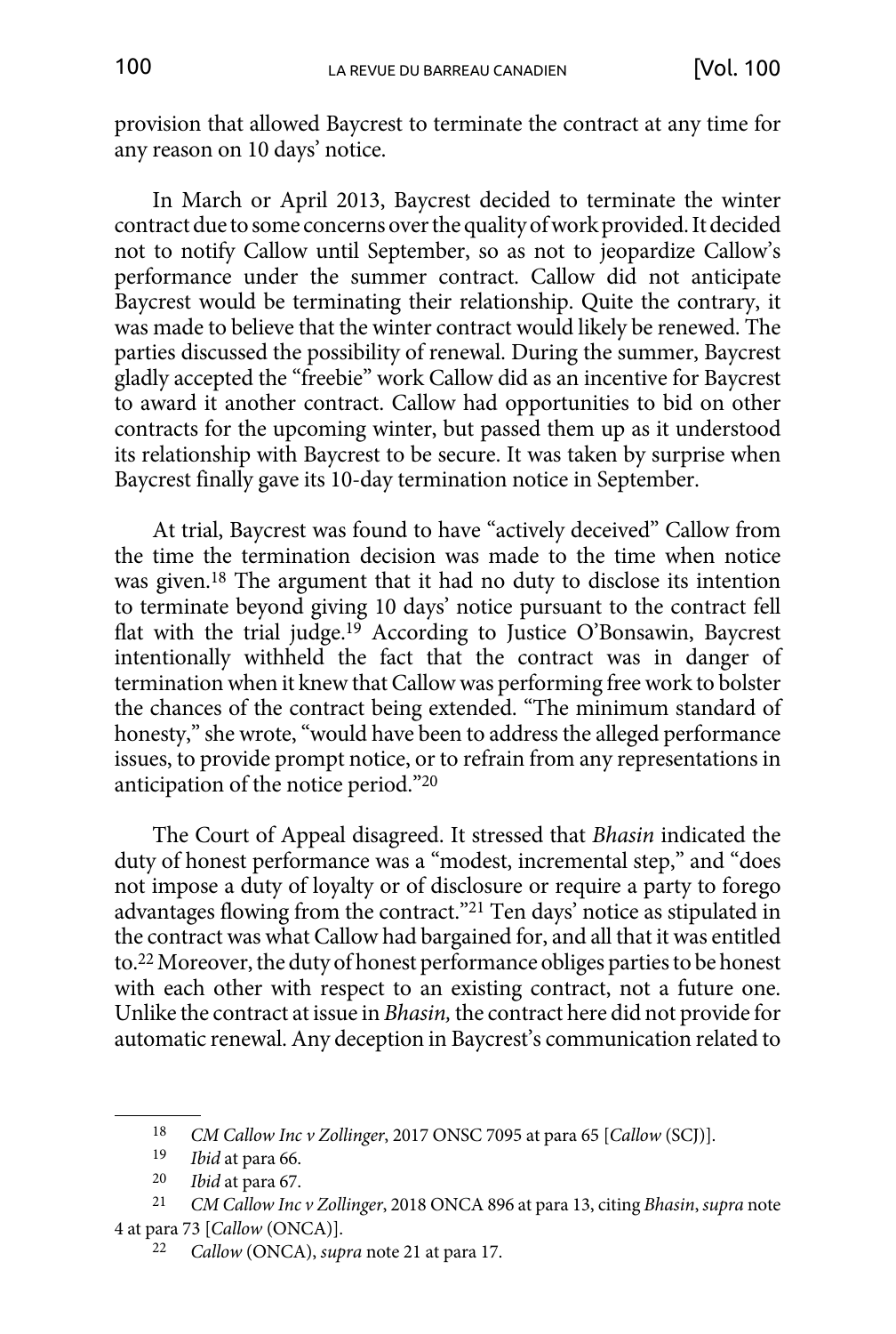<span id="page-6-0"></span>the prospect of entering into a new winter contract, a contract not yet in existence, and so, does not fall within the duty's remit.<sup>23</sup>

According to eight of the nine judges of the Supreme Court of Canada,24 Baycrest breached its duty of honest performance. It knowingly misled Callow into thinking that the termination clause of the contract would not be exercised. More specifically, Baycrest was dishonest in its "active communications" (1) suggesting to Callow that it was satisfied with its services and renewal was likely, and (2) accepting the freebie work Callow offered in the summer of 2013.25 As Justice Kasirer explained, "If someone is led to believe that their counterparty is content with their work and their ongoing contract is likely to be renewed, it is reasonable for that person to infer that the ongoing contract is in good standing and will not be terminated early."26 While the duty of honesty did not require Baycrest to address the alleged performance issues and to provide prompt notice, Baycrest had to refrain from misrepresenting its intentions.27 In addition, it ought to have clarified the matter with Callow once it knew Callow misunderstood its intentions.28 Having acted dishonestly, Baycrest was liable for "damages [that] flow for the consequential loss of opportunity."29

The Court extended the concept of "actively misleading" for the purposes of the duty of honest performance beyond what was envisioned in *Bhasin.* Not only lies, but also "half-truths, omissions, and even silence, depending on the circumstances" are captured.<sup>30</sup> One can mislead through action, by saying something directly to its counterparty, as well as through inaction, by failing to correct a misapprehension to which one has contributed. By widening the range of conduct and omission barred by the duty of honest performance, the ambit—and application—of the duty is expanded.

### **3. Duty of Honest Performance is Tort-Like**

The Supreme Court of Canada introduced the duty to act honestly in *Bhasin* as a contract doctrine. It reiterated that message in *Callow*,

- 29 *Ibid* at para 104.
- 30 *Ibid* at para 91.

<sup>23</sup> *Ibid* at para 18.

<sup>24</sup> Justice Kasirer penned the judgment of a five-member majority of the Court. Justice Brown penned the concurring judgment which was joined by two others. Justice Côté dissented.

<sup>25</sup> *Callow*, *supra* note 5 at paras 95–97.

<sup>26</sup> *Ibid* at para 37.

<sup>27</sup> *Ibid* at para 104.

<sup>28</sup> *Ibid* at para 99.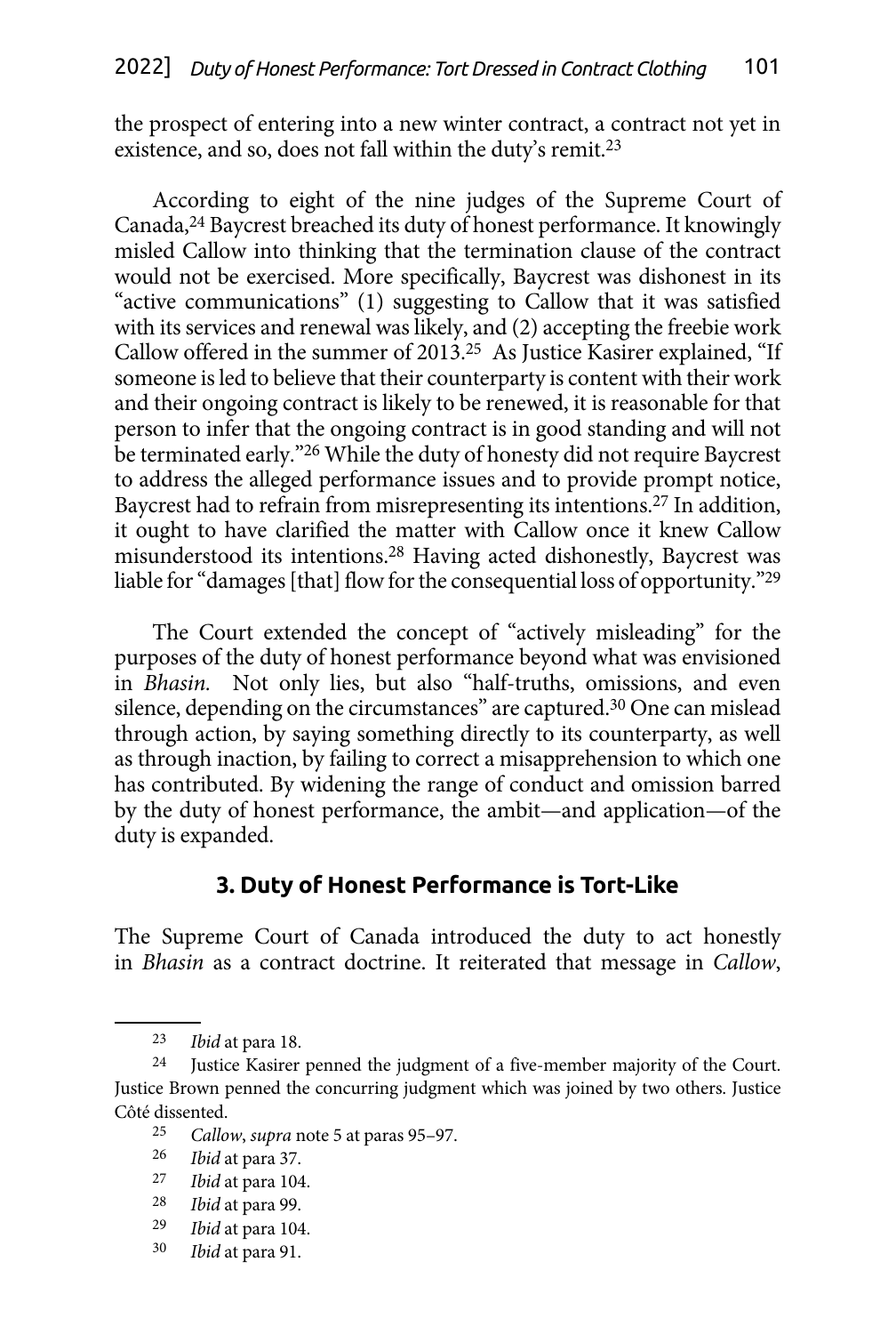<span id="page-7-0"></span>calling it a "contractual duty."31 Breach of it, the majority emphasized with repetition, constitutes a "breach of contract"<sup>32</sup> calling for "damages according to the ordinary contractual measure."33

Despite the contractual label, the duty is tort-like. Two features of the duty give away its tortious character:

- 1. The duty arises involuntarily, not from the consent of contracting parties;
- 2. It does not protect the parties' bargain, but protects detrimental reliance on extra-contractual representations.

# **A) The Duty of Honest Performance Is Involuntarily Imposed**

A central tenet of classical contract law is that obligations arise from voluntary agreement. Put another way, a "consensual bargain" is key to their genesis.34 Through the voluntary making of an offer, the voluntary accepting of that offer and the voluntary exchange of consideration, parties acquire legal rights against each other and legal duties towards each other. There must be *consensus ad idem*, a meeting of the minds. What makes an obligation distinctly contractual has been explained as follows: "A person's acquisition of contractual rights is normatively justified by the bilateral consent of the parties to the relationship. When a person incurs a contractual obligation to perform a specific act, he does so only because he consents to perform that act."35

The Supreme Court has time and again characterized contractual liability as voluntarily assumed liability. "The supposition of contract law is that two parties agree or consent to a particular course of action," writes Justice La Forest in *Norberg v Wynrib*. 36 Justice Arbour put it even more succinctly in *Hamilton v Open Window Bakery Ltd*: "Contractual obligations are voluntarily assumed by parties."37 It should be added that not all voluntary promises or undertakings will have legal sanction

34 See *Greater Fredericton Airport Authority Inc v NAV Canada*, 2008 NBCA 28 at para 19. See also *McKinney v University of Guelph,* [1990] 3 SCR 229 at 409–10, 76 DLR (4th) 545 ("bargaining is seen as a wholly consensual activity").

37 2004 SCC 9 at para 15.

<sup>31</sup> *Ibid* at paras 47, 48.

<sup>32</sup> *Ibid* at para 40, 47, 50, 51, 57, 75, 81, 83, 87, 103, 104.

<sup>33</sup> *Ibid* at para 106.

<sup>35</sup> Anthony Robert Sangiuliano, "A Corrective Justice Account of Disgorgement for Breach of Contract by Analogy to Fiduciary Remedies" (2016) 29:1 Can JL & Jur 149 at 182.

<sup>36</sup> [1992] 2 SCR 226 at 247, 92 DLR (4th) 449.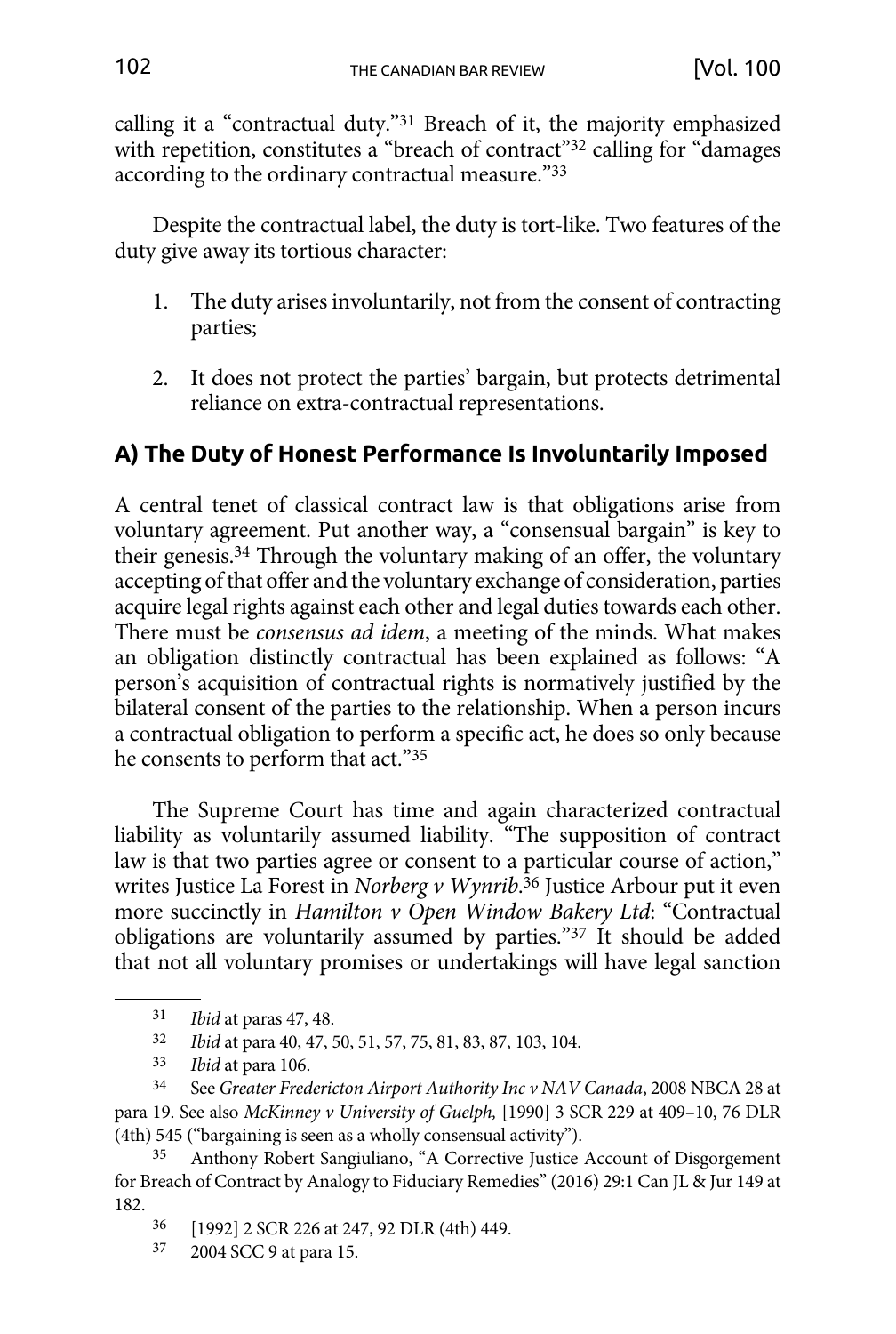attached to their breach. Only promises supported by valid consideration, and thus deemed to be part of a bargain, are underwritten by contract  $law<sup>38</sup>$ 

In contrast, there is nothing voluntary about tort obligations. The will of the state, rather than the will of the parties, gives rise to their conception.39 Duties in tort are imposed by law irrespective of the intention or consent of the individuals involved, and even over their objection.40 They come into existence automatically as a consequence of individuals entering into certain relationships of proximity. Unlike contractual duties and rights, they are not negotiated or bargained for, nor can they be waived in their entirety.41 This difference is what marks the boundary between contract and tort as distinct modes of legal ordering. Justice Sharpe explains: "Tort claims rest upon legally imposed duties; contractual obligations depend upon the mutual consent of the parties."42 The failure to perform a promised positive obligation in contract law is therefore conceptually distinct from the breach of an unpromised negative obligation to not harm another's interests in tort law.

The duty of honest performance sits glaringly out of place on the contract side of the accepted line of separation. Missing is the contractual hallmark of being voluntarily assumed. The duty is not created by contracting parties. It is laid on them by the law regardless of their intentions, and without reference to the explicit provisions of the contract. Not only does it exist independent of what the parties agreed, it can supersede their agreement, which is what happened in *Bhasin* and *Callow*. The defendant in *Bhasin*, if one recalls, had fully complied with the terms of the contract in terminating the relationship; still, it was found to have wronged the plaintiff. Likewise, the defendant in *Callow* had an "unfettered right"<sup>43</sup> pursuant to the termination clause to terminate the contract on 10 days' notice. Operation of the duty of honest performance

<sup>38</sup> See *Meade v Demerchant*, 2011 NBQB 172 at para 16, quoting J Swan, *Canadian Contract Law* (Markham, ON: LexisNexis Butterworths, 2006) at 18; *Canada v John Doe*, 2016 FCA 191 at para 46 ("[f]or there to be a contract, there has to be an exchange of promises backed by valuable consideration").

<sup>39</sup> See Duncan Kennedy, "Distributive and Paternalist Motives in Contract and Tort Law, with Special Reference to Compulsory Terms and Unequal Bargaining Power" (1982) 41:4 Md L Rev 563 at 591; RFV Heuston and RA Buckley, *Salmond and Heuston on the Law of Torts*, 20th ed (London: Sweet & Maxwell, 1992) at 11.

See Randy E Barnett, "Contracts is Not Promise; Contract is Consent" (2012) 45:3 Suffolk UL Rev 647 at 650 ("in tort, the source of the obligation or 'duty' is the law").

<sup>41</sup> See Kennedy, *supra* note 39 at 590-91.

<sup>42</sup> *AL v Ontario (Minister of Community and Social Services)* (2006), 274 DLR (4th) 431 at para 19, 83 OR (3d) 512 (CA).

<sup>43</sup> *Callow, supra* note 5 at para 37.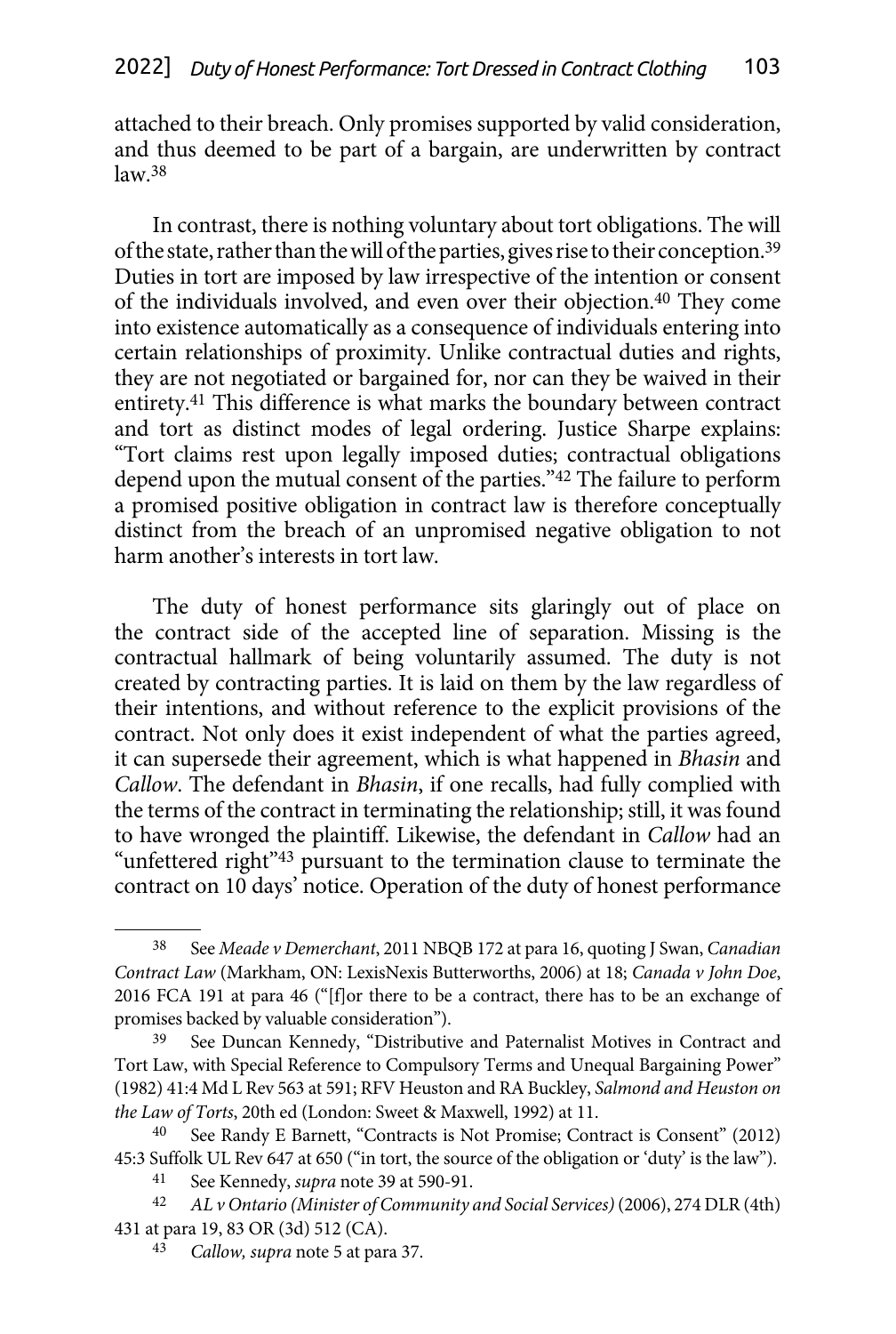in both cases effectively fetters, or qualifies, the defendants' contractual rights—rights that the plaintiffs had voluntarily agreed to as part of the bargain.

Apart from being extra-contractually imposed, the duty of honest performance is non-derogable. "[T]he parties are not free to exclude it,"44 writes Justice Cromwell in *Bhasin*. It is not, as he stressed, an implied term of contract, overriding the trial judge's choice of analytical device.45 Parties are not at liberty to wholly disclaim the duty by inserting into their contract an express provision waiving it. Justice Cromwell claimed that the duty is still contractual despite its non-excludability by analogizing it to the doctrine of unconscionability which applies irrespective of the consent of the parties.46 The analogy is unconvincing however, if not altogether misplaced, because unconscionability is not a duty at all, but a *defence* to contract enforcement. Unconscionability operates to set aside contracts whereas the duty of honest performance dictates how parties are to act for the duration of the contract. The latter limits the exercise of certain contractual powers and attracts damages when a party has engaged in, to use Justice Cromwell's words, "wrongful behaviour."47 Breach of the duty differs from unconscionability because it does not involve finding anything wrong with, or unjust about, the contract. It differs from breach of contract generally because liability flows even though the contract has been faithfully observed.

The duty of honest performance constitutes judicial imposition of external norms—being honesty, cooperation, and fair dealing48—on all contractual relationships. Much like the logic of tort law, the norms imposed come not from the subject parties, but are social norms extraneous to the contract. Such norms find their normative basis in the notion that the economy thrives best when parties who do business together can trust each other. Honesty is what sustains trust. Therefore, as Justice Cromwell put it in *Bhasin*, "a basic level of honest conduct is necessary to the proper functioning of commerce."49 It follows that community standards of honesty, reasonableness and fairness,<sup>50</sup> rather than the standards agreed upon by the parties as reflected in their contract, form the benchmark

50 See *ibid* at para 38, citing *Gateway Realty Ltd v Arton Holdings Ltd* (1991), 106 NSR (2d) 180 at para 38, 1991 CanLII 2707 (SC (TD)).

<sup>44</sup> *Supra* note 4 at para 75.<br>45 *Ibid* at para 74 See also

<sup>45</sup> *Ibid* at para 74. See also *Callow*, *supra* note 5 at para 84.

See *Bhasin*, *supra* note 4 paras 74-75.

<sup>47</sup> *Ibid* at para 137.

<sup>48</sup> *Ibid* at paras 57 (citing *Yam Seng Pte Ltd v International Trade Corporation Ltd*, [2013] EWHC 111 at para 135) and 60.

<sup>49</sup> *Bhasin, supra* note 4 at para 60.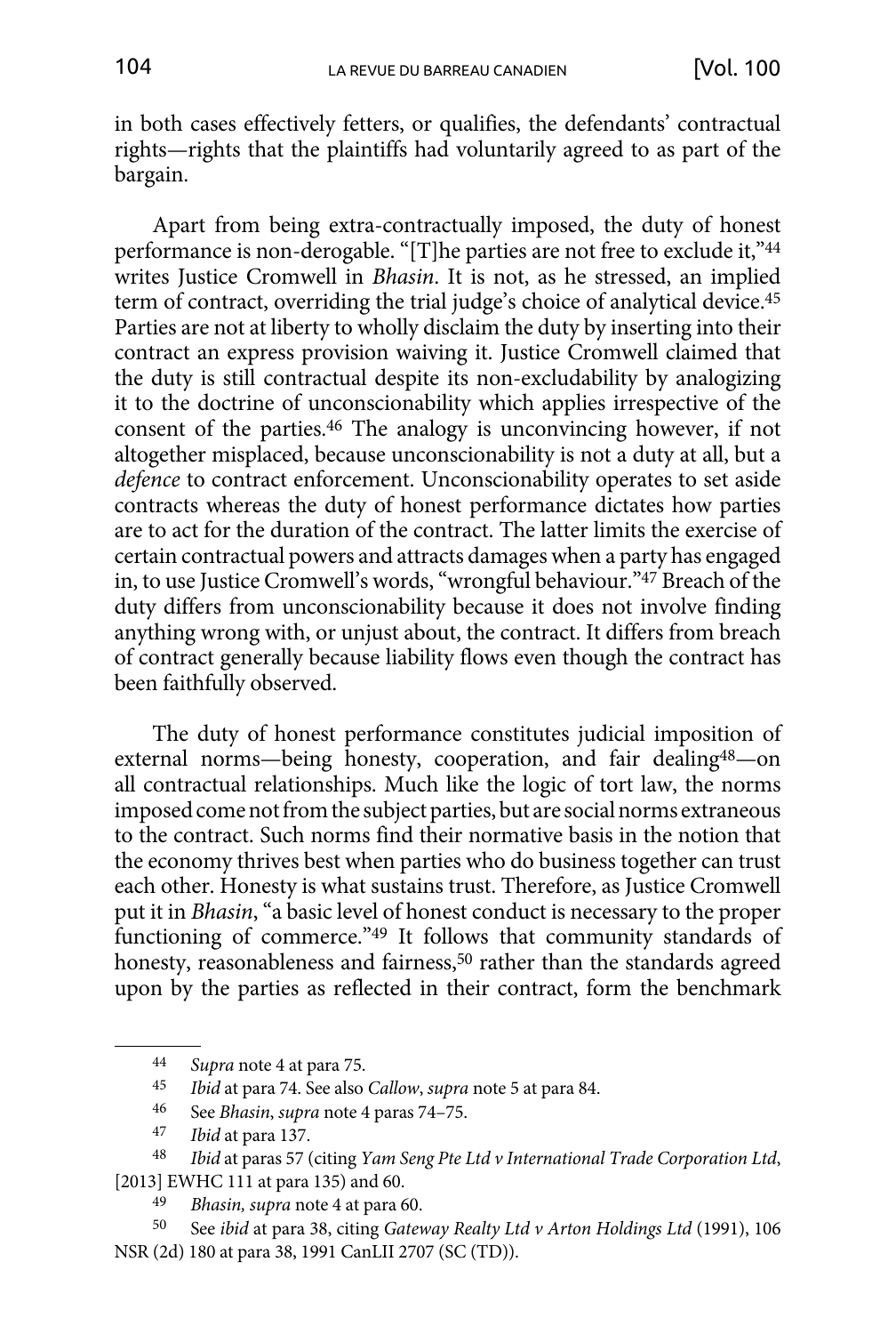<span id="page-10-0"></span>against which a defendant's conduct is judged in assessing liability for breach of the duty.

Every tort duty, it may be said, requires the presence of a special type of relationship. In the case of the duty of honest performance, the existence of a contract between a plaintiff and the defendant gives rise to the requisite 'special relationship' or proximity to justify imposition of the duty. Yet the duty itself arises independently of the contract. *Callow* has left us no room to doubt its nonconsensual, extra-contractual nature; as Justice Kasirer proclaims, "the duty is one of mandatory law."51 With this in mind, what the Supreme Court of Canada confirmed in *Central Trust Co v Rafuse* is apt here: "where the breach of duty alleged arises out of a liability independently of the personal obligation undertaken by contract, it is tort, and it may be tort even though there may happen to be a contract between the parties, if the duty in fact arises independently of that contract."52 The fact that the law prohibits the parties from disclaiming the duty of honest performance is further evidence of its tortious character. It is meant to protect interests that tort law protects—that is, interests acquired outside the bargaining process, which have not been purchased with consideration.

### **B) It Is Not About the Bargain, But About Detrimental Reliance**

A perennial concern of tort law is detrimental reliance. It is said to be a "tort principle,"53 the very "touchstone of liability" in tort.54 Tellingly, courts refer to damages in tort as "reliance damages."55 The wrongful harm sought to be corrected stems from the plaintiff's detrimental reliance. Consider the tort of negligent misrepresentation and the tort of fraudulent misrepresentation (or deceit as it is sometimes called<sup>56</sup>), both

<sup>51</sup> *Callow*, *supra* note 5 at para 83.

<sup>52</sup> *Central Trust Co v Rafuse,* [1986] 2 SCR 147 at 170, 31 DLR (4th) 481, citing Lord Justice Green in *Jarvis v Moy, Davies, Smith, Vandervell & Co*, [1936] 1 KB 399 at 405 (UK).

<sup>53</sup> George K Gardner, "An Inquiry into the Principles of the Law of Contracts" (1932) 46:1 Harv L Rev 1 at 22. See also Duncan Kennedy, "From the Will Theory to the Principle of Private Autonomy: Lon Fuller's Consideration and Form" (2000) 100:1 Colum L Rev 94 at 107 (describing reliance as a "tort concept").

<sup>54</sup> Russell Brown, "Assumption of Responsibility and Loss of Bargain in Tort Law" (2006) 29:2 Dalhousie LJ 345 at 349.

<sup>55</sup> *BG Checo International Ltd v British Columbia Hydro and Power Authority*, [1993] 1 SCR 12 at 40, 99 DLR (4th) 577.

<sup>56</sup> Deceit and fraudulent misrepresentation are practically identical, but see Bruce MacDougall, *Misrepresentation and (Dis)honest Performance in Contracts*, 2d ed (Toronto: LexisNexis, 2021) at §5.13, 5.24 for the fine distinction between the two.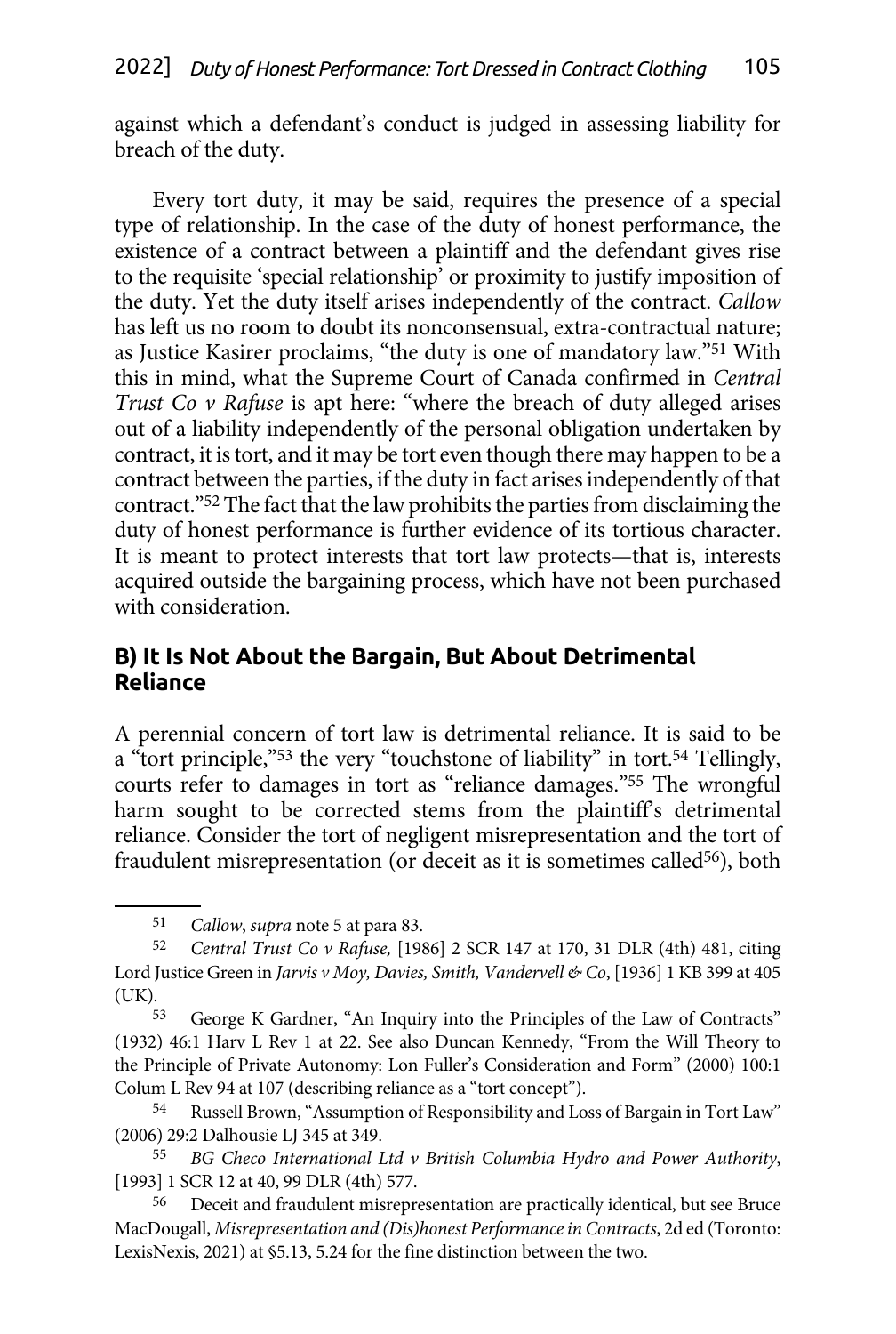of which bear a close resemblance to the duty of honest performance. It is an element of both torts that the plaintiff suffered harm from having reasonably relied on the defendant's misstatement.57 The plaintiff's reliance is the causal link between the loss and the defendant's misconduct and thus what justifies shifting the burden of the loss that plaintiff suffered to the defendant.

While it may not be immediately obvious, reliance is a constitutive element of the breach of the duty of honest performance as a claim. Lies, half-truths and misleading silences, however morally wrong and offensive to the court's sense of decency, are not on their own sufficient to trigger a remedy. The dishonest statement or conduct must have been relied upon by the plaintiff, and loss must have incurred as a result of the reliance. What transpired in *Bhasin* and *Callow* makes this clear. In Bhasin's case, the harm that befell him flowed from his reliance on Can-Am's deceptive representation that a merger was not a done deal, a representation that lulled him into inaction until he received notice of non-renewal nine months later, by which time it was too late for him to make alternative arrangements.<sup>58</sup> But for his reliance, the loss he incurred presumably would have been avoided.

In *Callow*, the plaintiff acted—or more precisely, refrained from acting—in reliance on the illusory carrot dangled by the defendant that the contract would likely be renewed after the current one ran its course. Under the false sense of security which the defendant helped instill, the plaintiff did not bid on tenders for other winter maintenance work in the summer of 2013 when the opportunities arose. Those opportunities had

<sup>57</sup> With respect to the tort of negligent misrepresentation, see *Queen v Cognos Inc*, [1993] 1 SCR 87 at 110, 99 DLR (4th) 626 ("[the tort has] five general requirements: (1) there must be a duty of care based on a "special relationship" between the representor and the representee; (2) the representation in question must be untrue, inaccurate, or misleading; (3) the representor must have acted negligently in making said misrepresentation; (4) the representee must have relied, in a reasonable manner, on said negligent misrepresentation; and (5) the reliance must have been detrimental to the representee in the sense that damages resulted."). With respect to the tort of fraudulent misrepresentation, see *Midland Resources Holding Limited v Shtaif,* 2017 ONCA 320 at para 162 ("[f]raudulent misrepresentation is established where there are the following five elements: (i) a false representation of fact by the defendant to the plaintiff; (ii) knowledge the representation was false, absence of belief in its truth, or recklessness as to its truth; (iii) an intention the plaintiff act in reliance on the representation; (iv) the plaintiff acts on the representation; and (v) the plaintiff suffers a loss in doing so").

<sup>58</sup> Can-Am also lied to Bhasin about Hrynew's obligations as its provincial trading officer and the reasons he appointed to the role, though these lies are inconsequential for the purposes of determining recovery since Bhasin never relied on them to his detriment. Instead, he stood firm in refusing to give Hrynew access to his confidential business records.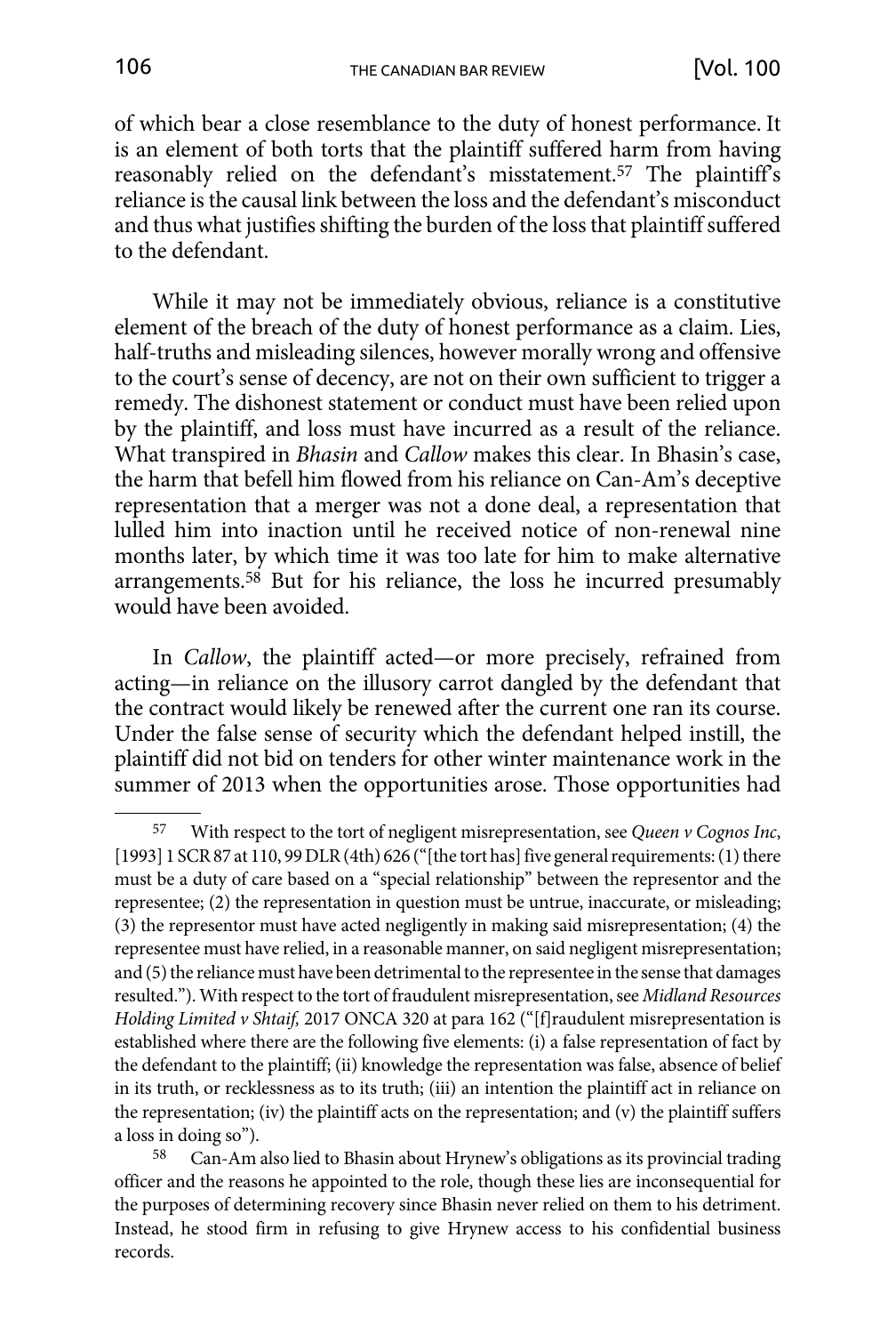vanished by September when the defendant gave notice of termination. The plaintiff lost out on the profits it would have made in upcoming winters; at the very least, in the next winter. Had the plaintiff not relied on the defendant's dishonest act, a cause of action based on the duty would not have been made out. Justice Brown's concurring judgment in *Callow* illuminates. He writes: "If a plaintiff *suffers loss in reliance* on its counterparty's misleading conduct, the duty of honest performance serves to make the plaintiff whole."59 Liability rests on detrimental reliance, not on some notion of an exchange bargain. Not only that, the duty can operate to undercut the terms of the bargain struck by the parties.

It is worth noting that the detriment associated with reliance in both *Bhasin* and *Callow* was factually speculative. Consider the loss of business value that was awarded in *Bhasin*. There was a strong likelihood that Bhasin would have incurred the loss even if he had realized nine months sooner that his future with Can-Am was in jeopardy. Under the dealership agreement, Can-Am had substantial control over Bhasin's agency; it owned his client list as well as the licences that his sale representatives needed to work.60 It would have been difficult to find a third-party buyer given these terms. Accordingly, it was far from certain that had there been no lies and no reliance on such lies, Bhasin would have been able to sell before the dealership agreement expired to avoid losing the value of his business. It was much the same with the plaintiff in *Callow*. While there were maintenance contracts for the upcoming winter that Callow could have bid on, it was completely conjectural that he would have won any of them, and if he did, that he would have made as much profit as he would have on the contract with Baycrest.

It is more accurate, then, to say that the detriment suffered by the plaintiff is presumed to have occurred. Indeed, the Court in *Callow* signaled that a legal presumption is at work. In discussing proof of loss, Justice Kasirer for the majority notes: "even if I were to conclude that the trial judge did not make an explicit finding as to whether Callow lost an opportunity, *it may be presumed as a matter of law that it did*."61 A presumption of law is a rule of substantive law which prescribes a certain legal consequence upon proof of a basic fact and in the absence of counter evidence.62 It operates as follows: When fact X has been established, the trier of fact must infer that fact Y exists unless the party against whom the presumption operates adduces evidence to rebut the existence of Y. In the context of the duty of honest performance, it is the aggrieved party, i.e.,

<sup>59</sup> *Callow*, *supra* note 5 at para 130 [emphasis added].

<sup>60</sup> See *Bhasin (Bhasin & Associates) v Hrynew*, 2011 ABQB 637.

<sup>61</sup> *Bhasin*, *supra* note 4 at para 116 [emphasis added].

<sup>62</sup> See John Sopinka, Sidney N Lederman and Alan W Bryant, *The Law of Evidence in Canada*, 2nd ed, (Toronto: Butterworths, 1999) at ss 4.23-4.26.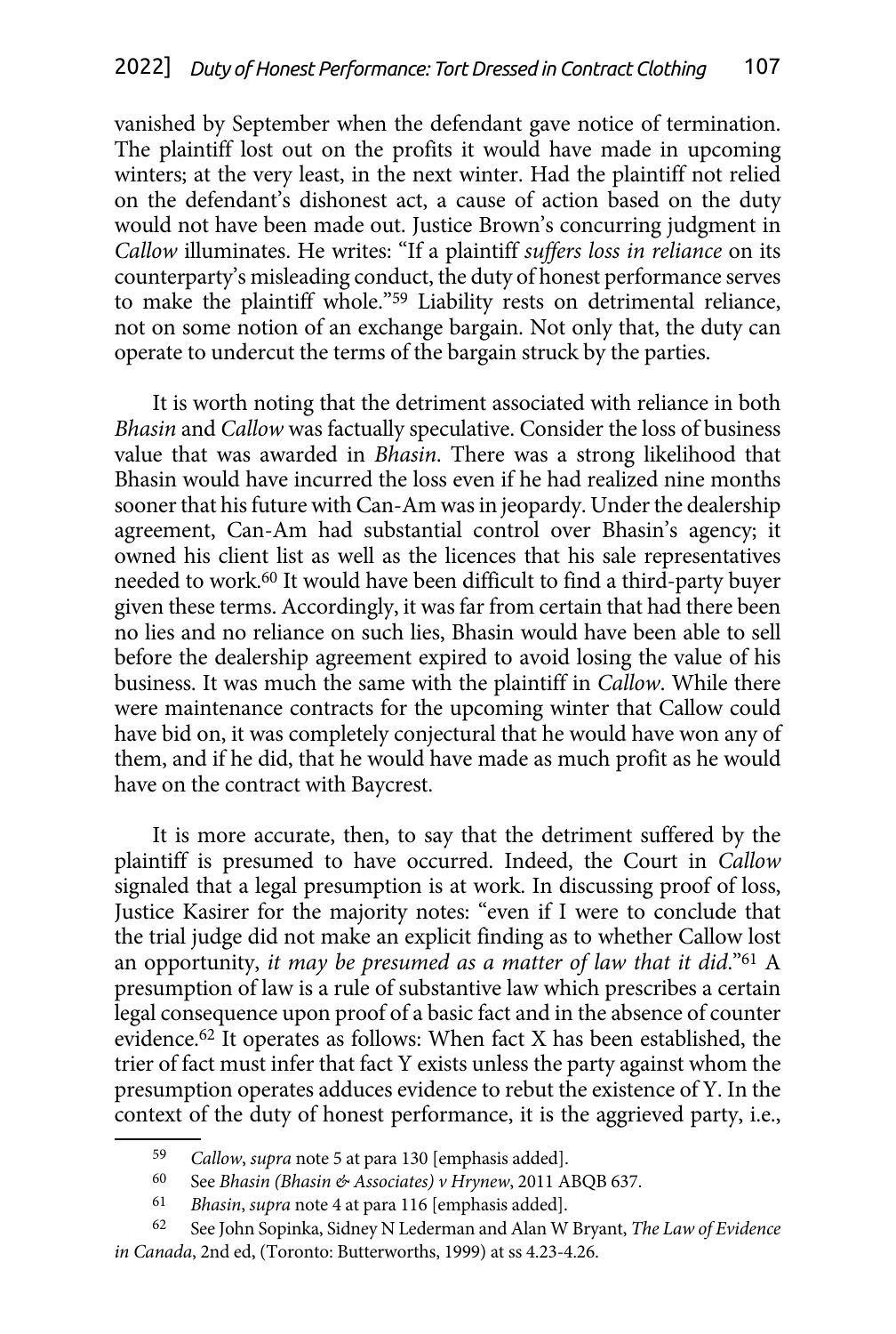plaintiff, who has the benefit of the presumption. Once it is established that (1) the defendant made a misleading statement or behaved dishonestly and (2) the plaintiff acted in reliance on the dishonest representation, it is presumed to be true that the dishonest conduct is what put the plaintiff in financial harm's way.

Importantly, what is detrimentally relied upon is not a bargainedfor promise as embodied in the contract, but an *extra-contractual*  representation. Recall that in both *Bhasin* and *Callow* the defendant's dishonest representations on which the plaintiff relied were made outside the contract. The right to rely on the representations was not bargained for, which is to say, no consideration was furnished by the plaintiff for it. In the absence of consideration, the plaintiff's reliance is not part of the bargain struck between the parties. As a matter of fact, had the plaintiff relied on what was bargained for (i.e., the contract) instead, it likely would have acted differently and avoided the consequential loss.

Detrimental reliance is crucial in one final respect: damages recoverable for breach of the duty are limited by the extent of the plaintiff's detrimental reliance. While *Bhasin* and the majority in *Callow* insisted that expectation damages are appropriate, the damages actually awarded more closely resemble damages on the reliance basis. A brief explanation of the distinction is due. Reliance damages are the ordinary measure of damages in tort. They aim to put the aggrieved party in the position it would have been in if the wrong had not been committed.63 Expectation damages are the ordinary measure of damages in contract. They aim to give the aggrieved party "the benefit of the bargain"64—that is, "the value which the plaintiff would have received *if the contract had been performed*", or more succinctly "the value of the promised performance."<sup>65</sup> By this description, expectation damages ill-fit breach of the duty of honest performance given that loss accrued despite perfect adherence to the contract by both sides. There is no foiled bargain, nor is there necessarily any performance promised in the contractual sense which has not been fulfilled. Moreover, the duty is not a term implied into all contracts by law or as a matter of

<sup>63</sup> *PreMD Inc v Ogilvy Renault LLP*, 2013 ONCA 412, at para 65; *Ramey v Wilder Mobility Ltd*, 2004 CanLII 22698, [2004] OJ No 2674 (SC) at paras 55–56.

<sup>64</sup> *Bank of America Canada v Mutual Trust Co*, 2002 SCC 43 at para 28.

<sup>65</sup> *Ibid* at paras 25–26, citing SM Waddams, *The Law of Damages*, 3rd ed (Aurora, ON: Canada Law Book, 1997) at 267 [emphasis added]. The *locus classicus* of the rule of damages for breach of contract is the judgment of Baron Parke in *Robinson v Harman* (1848), 1 Ex 850 at 855. For a discussion of the difference between expectation and reliance damages, and why expectation damages are not truly compensatory in the sense of restoring loss, see Melvin A Eisenberg, *Foundational Principles of Contract Law* (New York: Oxford University Press, 2018) at 180–83.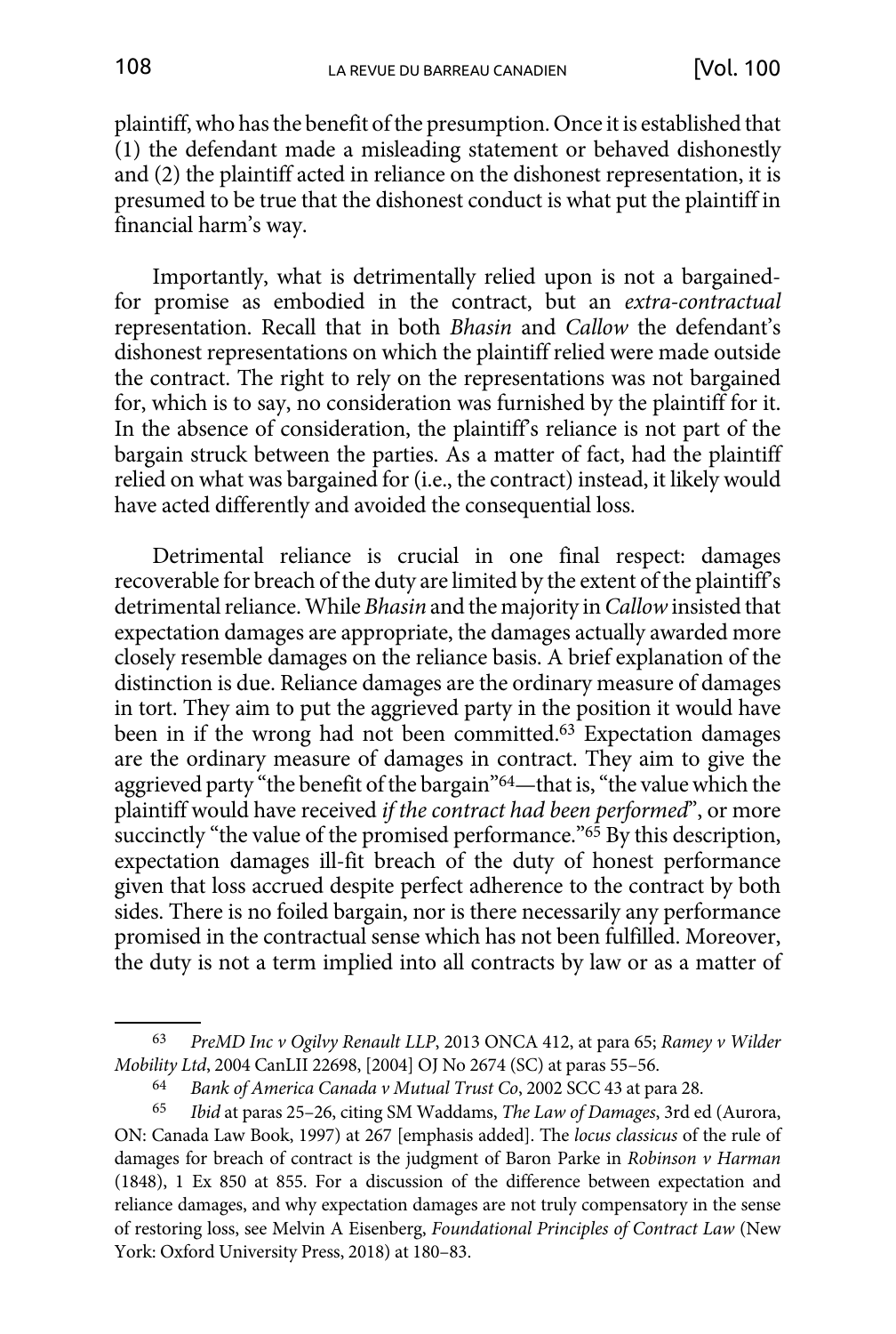fact, as the Court made emphatic in *Bhasin*. 66 If the duty is not an implied term of the parties' contract, and is clearly not an express one, it is not part of the contract. Its breach, then, is not a breach of a given contract from which damages on the expectation measure might be said to logically flow.

What was awarded in *Bhasin* is certainly not the value of any promised performance.67 Though Can-Am did not make any firm promises—other than those incorporated into the contract, which were honoured—in equivocating when asked about the merger, it tacitly promised to let the status quo continue, with the result that the dealership agreement would roll over for another three-year term. Had the value of this promise been awarded in accordance with expectation damages, Can-Am would have been required to pay Bhasin the profits he expected to make under the dealership agreement for three more years. This would make good the expectation which Cam-Am's dishonesty created. Instead, in line with protecting his reliance interest, the Court granted Bhasin the estimated value of his business at the time of non-renewal,<sup>68</sup> representing the difference between Bhasin's actual position and the position he would have occupied if no misrepresentations were made. The award reflects the losses Bhasin suffered in reliance on Can-Am misrepresentations, not the gains he would have obtained had the representations been true.69

On the facts of *Callow*, the reliance and expectation measures yield the same quantum. Baycrest, one will recall, misled Callow into believing that it was satisfied with the work done and it would not prematurely terminate the winter contract. The Court awarded Callow damages equal to the profits it would have made on the year remaining on the winter contract. This amount achieves the goal of protecting expectation interest; it puts Callow in the economic position it would have been in

68 It has been argued that the Court's assessment is suspect because there were no findings made by the trial judge as to the value of the business at the time of non-renewal: see Joseph T Robertson, "Good Faith as an Organizing Principle in Contract Law: *Bhasin v Hrynew*–Two Steps Forward and One Look Back" (2015) 93:3 Can Bar Rev 809 at 863.

Note that this measure of damages is consistent with the measure of damages used for the tort of fraudulent misrepresentation: see e.g., *Parna v G & S Properties Ltd*, [1969] 2 OR 346, 5 DLR (3d) 315 (CA), rev'd but not on this point, [1971] SCR 306, 15 DLR (3d) 336; *CRF Holdings Ltd v Fundy Chemical International Ltd* (1981), [1982] 2 WWR 385, 33 BCLR 291 (CA) at para 17; *Forbes v Morrison*, 2014 SKQB 40 at para 81.

<sup>66</sup> See *supra* note 4 at para 74.

<sup>67</sup> See Krish Maharaj, "An Action on the Equities: Re-Characterizing Bhasin as Equitable Estoppel" (2017) 55:1 Alta L Rev 199 at 215. See also *Callow*, *supra* note 5 at paras 140–45. Per Justice Brown, explaining how the damages assessed in *Bhasin*, *supra*  note 4, is not based on expected performance.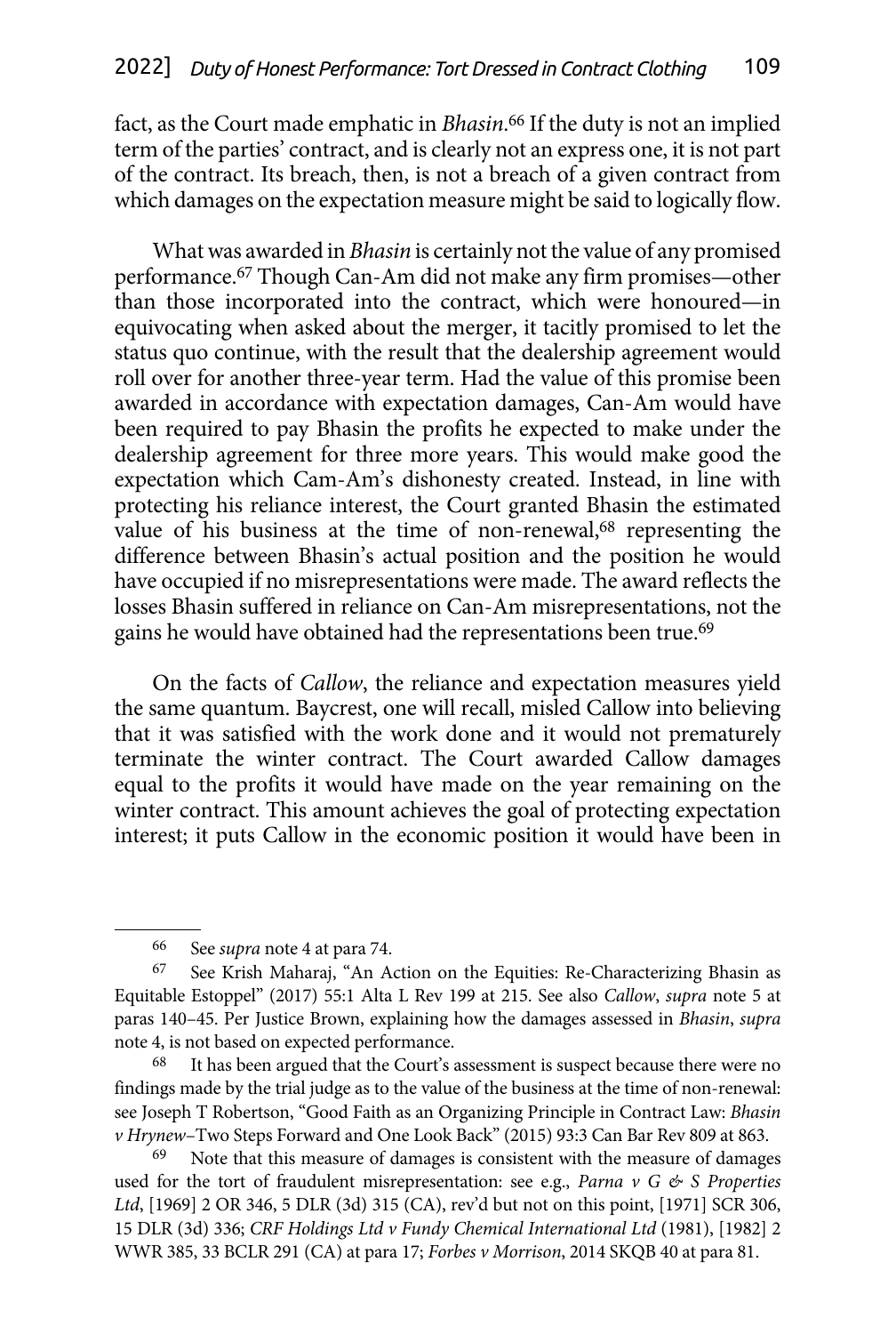had the expectation which Baycrest's dishonesty created been fulfilled.<sup>70</sup> The amount also represents the best approximate of what is required to protect reliance interest. It is the best approximate since it is impossible to determine, with certainty and precision, what Callow's position would have been had it not relied on Baycrest's dishonest conduct, but it is reasonable to infer, based on the record, that Callow would have bid on and secured another contract of similar value for the upcoming winter.71

That the two measures of damages converge in *Callow* does not render the distinction any less fundamental. Indeed, despite computing to the same value, the majority and concurrence disagreed over which measure is being applied. Although Justice Kasirer for the majority maintains that expectation damages are awarded, he nonetheless states that damages for breach of the duty seek to "repair" and "set matters right on the usual measure of corrective justice."72 Recovery on the basis of corrective justice is recovery on the tortious basis.73 The concurring judgment penned by Justice Brown skips the pretense that the contractual (expectation) measure is engaged. As he notes, the interest that the duty protects is detriment reliance *outside the contract*, and so, the usual measure of contract damages is not appropriate. Instead, damages are awarded for the purposes of undoing the harm which the plaintiff's reliance on the defendant's dishonest statement has caused. In Justice Brown's own words:

the justification for awarding expectation damages does not apply to breach of the duty of honest performance. In such cases, the issue is not that the defendant

Ibid at para 103.

73 See *Atlantic Lottery Corp Inc v Babstock*, 2020 SCC 19 at para 34 ("corrective justice [is] the basis for recovery in tort") [*Babstock*]; *Clements v Clements*, 2012 SCC 32 at para 7 (the basis for recovery in negligence is corrective justice) [*Clements*].

<sup>70</sup> Note that Justice Kasirer explained the application of the expectation (contract) measure differently, as damages to place the plaintiff in the same position as if "the breach of contract" had not occurred, which is to say, "had the duty been performed": *Callow*, *supra* note 5 at paras 106–107. This arguably misconstrues what the expectation measure requires. Let us return to first principles: "In the case of a misrepresentation which is held to constitute a breach of contract, *prima facie* the measure of damages is the difference between the value of what the representee received and *what he would have received if the representation had been true*." DW McLaughlan, "Assessment of Damages for Misrepresentation Inducing Contracts" (1987) 6:3 Otago L Rev 370 at 374 [emphasis added]. Applying this, there is no doubt that a misrepresentation is involved when the duty of honesty is breached, and were such a breach to constitute a breach of contract per Justice Kasirer, then Callow ought to be awarded whatever gains he would have obtained had the misrepresentation been true rather than what was actually awarded to him. More fundamentally, as argued above, the duty of honesty is not a term of the contract; thus, breaching it does not involve a "breach of contract" as Justice Kasirer considers there to be.

<sup>71</sup> See *Callow*, *supra* note 5 at para 149.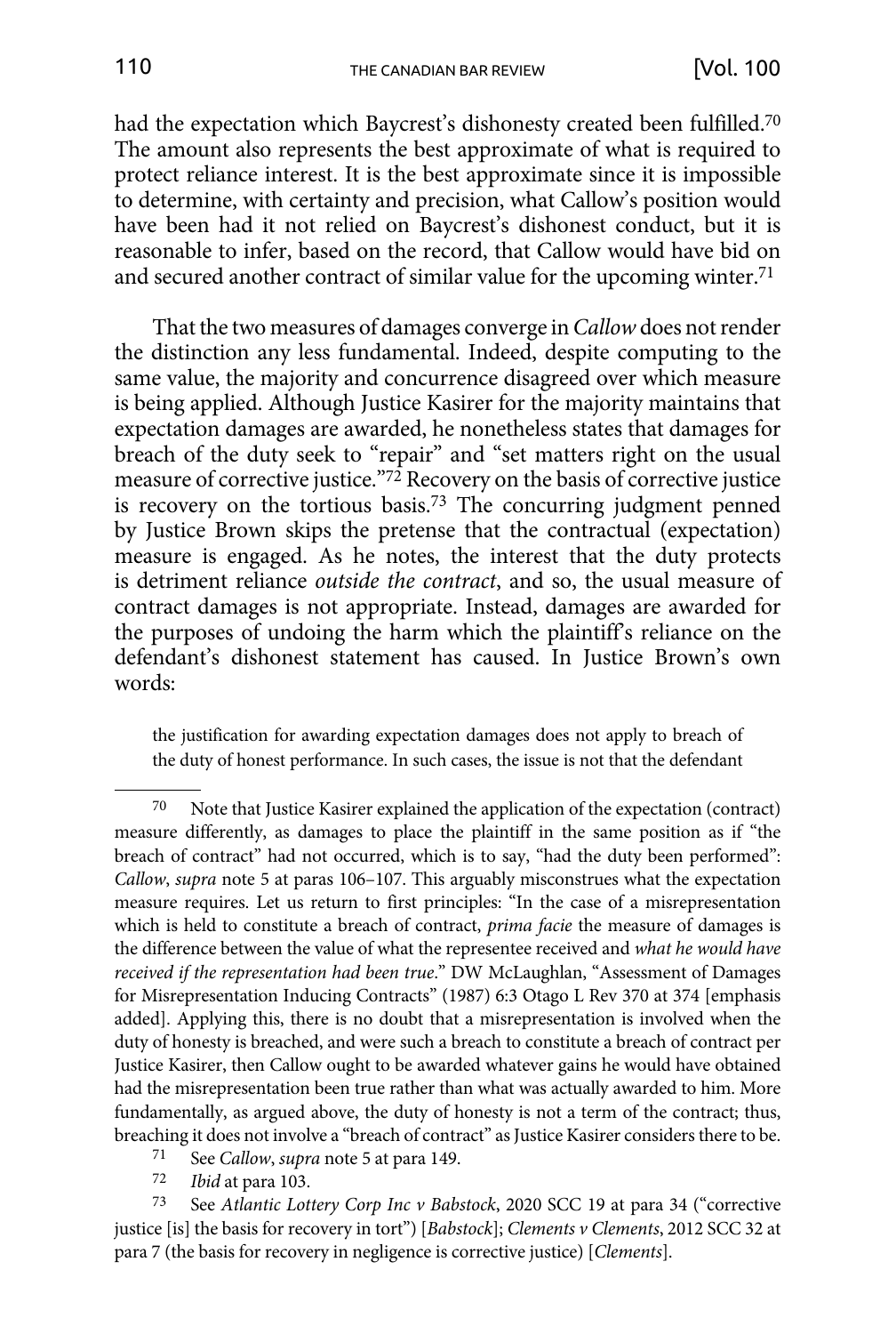<span id="page-16-0"></span>has failed to perform the contract, thereby defeating the plaintiff's expectations. It is, rather, that the defendant has performed the contract, but has also caused the plaintiff loss by making dishonest extracontractual misrepresentations concerning that performance, *upon which the plaintiff relied* to its detriment. In short, the plaintiff's complaint is not lost value of performance, but detrimental reliance on dishonest misrepresentations. The interest being protected is not an expectation interest, but a reliance interest.74

## **4. Duty Should be Characterized as Tortious**

Justice Brown's comments above bring into focus the tortious nature of the duty of honest performance. The duty as a legal doctrine is less concerned with the parties' bargain contract and much more so with extra-contractual misrepresentations made by one contracting party to the other that cause the latter to suffer a loss. Such consequential loss is what the duty seeks to prevent and to redress when it is occasioned. The wrong that attracts liability, it bears emphasizing, is not contractual. The right to a remedy, too, is not contractual, but arises by way of legal prescription; it is a right inalienable even by the will of the parties. Taken together, the nature of the duty demands recognition of its breach as a tort. It also demands compensation for the breach to be assessed on a tort basis. Ernest Weinrib's observation is salient:

The difference between tort law and contract law lies in the origin of the right. In tort law the right exists independently of the defendant's action; the damage award therefore aims at eliminating the effects on the plaintiff of the defendant's wrong. In contract law, the parties themselves create the plaintiff's right to the defendant's performance of the promised act; the damage award therefore gives the plaintiff the value of that performance.<sup>75</sup>

## **A) Tort Damages Are Appropriate**

Not only does characterizing the duty as tortious better reflect its essential nature, it will eliminate the confusion evident in *Callow* over the appropriate measure of damages. As with other torts, damages for breach of the duty should be determined using the tort approach of rectifying reliance loss. The plaintiff is recompensed for the fact, and to the extent, that the defendant's misrepresentation has left her worse off having relied on it. The case for protecting expectation interest is weak given that the wrong traces to an extra-contractual misrepresentation, and not to the contract. The defendant is not necessarily promising anything in his

<sup>74</sup> *Callow*, *supra* note 5 at para 142 [emphasis in original]. 75 Ernest Weinrib, *The Idea of Private Law* (Cambridge, Mass: Harvard University Press, 1995) at 136.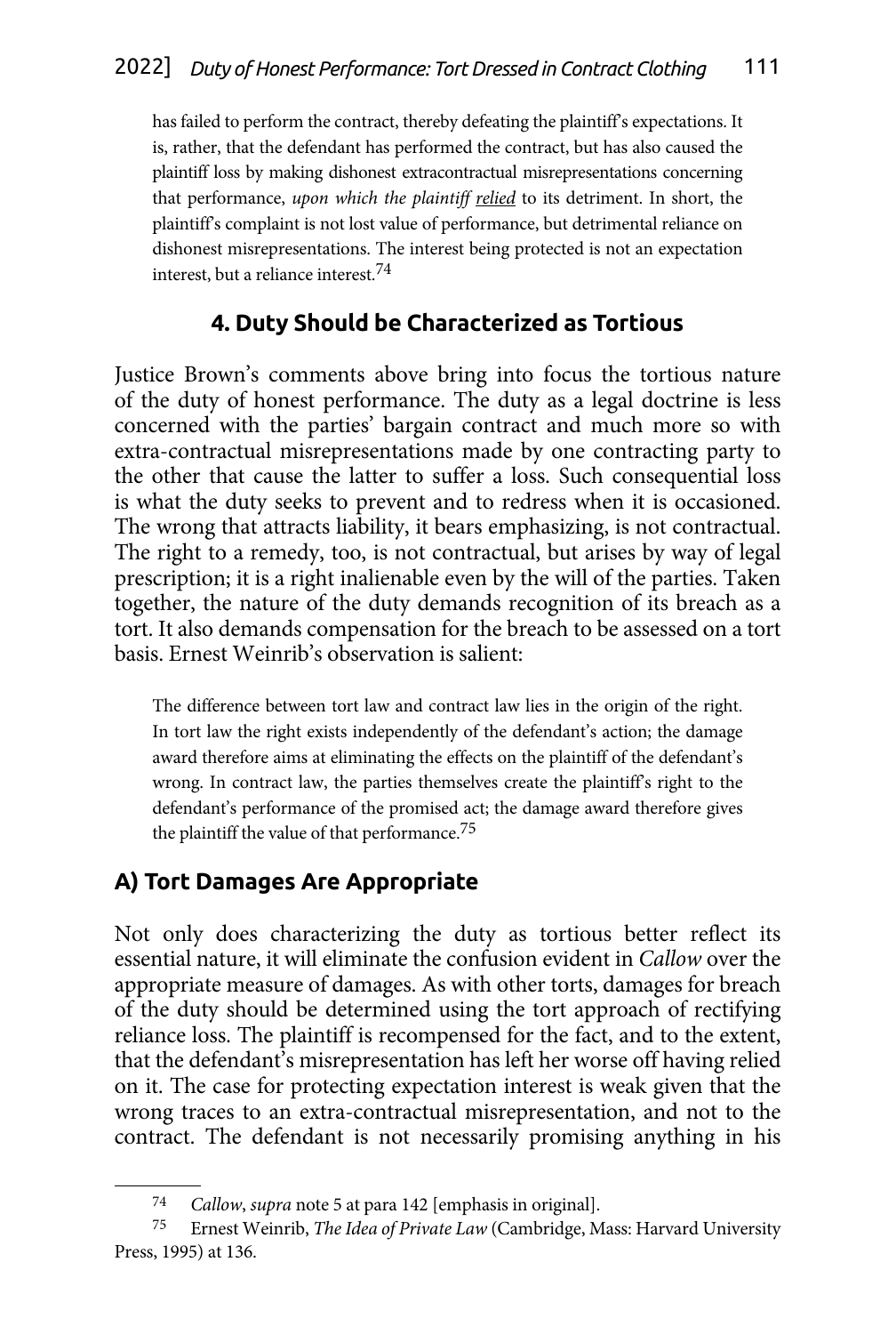misrepresentation;<sup>76</sup> thus, there might not be a promise per se, not even an unbargained one, against which expectation interest can be properly gauged.

Awarding reliance rather than expectation damages when the duty is breached also makes for sound policy. A defendant who has made a dishonest misrepresentation in contravention of the duty should be treated no differently than a defendant found to have made either a fraudulent or negligent misrepresentation to a plaintiff with whom he is in a contractual relationship. Essentially the same underlying wrong, that of misleading the person on the other side of a contract, is involved. The law is clear that a defendant who made a fraudulent or negligent misrepresentation, liable as a tortfeasor, has to pay damages on the reliance measure: "The plaintiff should be awarded an amount necessary to put them in the position they would have occupied had the misrepresentation not been made," as opposed to the position they would have occupied if the misrepresentation were true.77

Whether the duty is conceived of as tortious or contractual is no mere theoretical pedantry because damages in tort and damages in contract do not always coincide. In many situations the two will be the same,78 but they can and do diverge. An example helps explain. Suppose A and B have a contract for A to supply B with widgets at the market price for widgets plus a handling fee. The market price is \$1,000. A lies, telling B that the market price is \$2,000. B pays \$2,000. Damages on the tort measure would give B the difference between what she has paid in reliance on A's dishonest statement and what she has received in return: \$2,000–\$1,000 = \$1,000. Damages on the contract measure would give B the difference between the value of what she expected to receive and what she actually received: \$2,000–\$1,000 = \$1,000. So far damages in tort resemble the damages in contract. Let us now imagine that instead of paying \$2,000, B successfully negotiates to pay \$1,500, a price below what she was misled to think is the market price. According to the contract measure, B would still receive \$1,000 since the price actually paid, or how she changed her position, is irrelevant. However, according to the reliance measure, which takes into account the price paid, B would only get \$500 (\$1,500–\$1,000 = \$500). Even though A's dishonesty has resulted in B expecting the market

<sup>76</sup> In *Callow*, *supra* note 5, for example, the defendant's dishonesty did not amount to a promise to do anything or to refrain from doing anything, nor was it a promise about a certain future state. The defendant was simply dishonest about the *possibility*—not certainty—that the contract might be renewed next year. 77 *Ban v Keleher*, 2017 BCSC 1132 at para 70.

<sup>78</sup> See *VK Mason Construction Ltd v Bank of Nova Scotia,* [1985] 1 SCR 271 at 285, 16 DLR (4th) 598.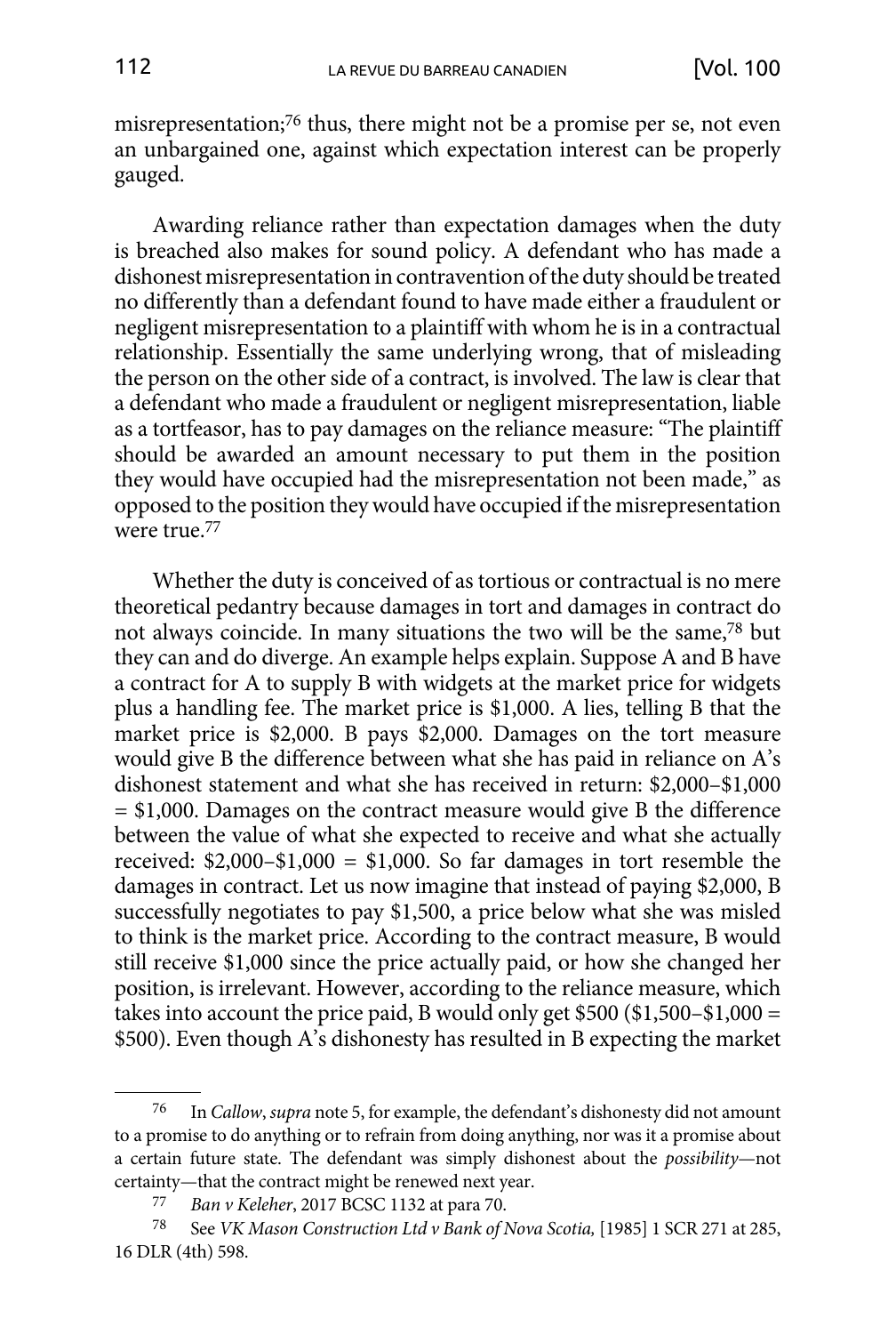<span id="page-18-0"></span>price to be \$2,000, B only changed her position in reliance on it to the point of losing \$500.

### **B) Duty Is at Odds with Theoretical Foundation of Classical Contract Law**

The duty of honesty fits the classical contract model like a square peg in a round hole. A brief overview of the orthodox position will make this obvious.

The law of contract as we know it is driven by commitments to personal autonomy and freedom of contract.79 It promises individuals the right to determine for themselves what obligations they will assume visà-vis their contracting partner. In keeping with *laissez-faire* ideals,80 the classical scheme takes for granted four important assumptions. First, all parties are taken to be rational maximizers of self-interest who are able to bargain freely and advance their own interests in an exchange.<sup>81</sup> Not only that, but they deal with each other "at arm's length," in the legal sense.<sup>82</sup> Second, bargaining takes place in earnest. The two sides negotiate; offers are extended and are accepted, rejected, or countered.83 Third, neither party owes any duty to the other until a deal is struck, nor—critically is there "any duty to volunteer information to the other."84 Fourth, it is entirely up to the parties to decide what risks they will accept, and on what terms; to wit, "the content of a contractual obligation is a matter for the parties, not the law."85

With these conditions assumed to be in place, it makes sense that the resultant bargain should have the weight of the law behind it.<sup>86</sup> The role of the courts, then, is simply to give effect to the bargain that the parties have made. They are not to strike down a bargain because it seems lopsided, or to impose extra-contractual obligations on a party to do justice by their own standard. Nor are they to protect a party's reliance, except when the plain terms of the contract provide for it. As Sir George Jessel, Master of the Rolls, stated in a passage that has been widely cited by Canadian

Ibid.

<sup>79</sup> See Alan Brudner, "Reconstructing Contracts" (1993) 43:1 UTLJ 1 at 3.

<sup>80</sup> See PS Atiyah, *The Rise and Fall of Freedom of Contract* (Oxford, UK: Clarendon Press, 1979) at 232.

<sup>81</sup> See Jay M Feinman, "The Significance of Contract Theory" (1990) 58:4 U Cin L Rev 1283 at 1286.

<sup>82</sup> Atiyah, *supra* note 80 at 402.

<sup>83</sup> *Ibid* at 403.

<sup>85</sup> Stephen A Smith, *Contract Theory* (Oxford: Oxford University Press, 2004) at 59 [emphasis removed]. See also Atiyah, *supra* note 80 at 403.

<sup>86</sup> See Atiyah, *supra* note 80 at 139, 146–48.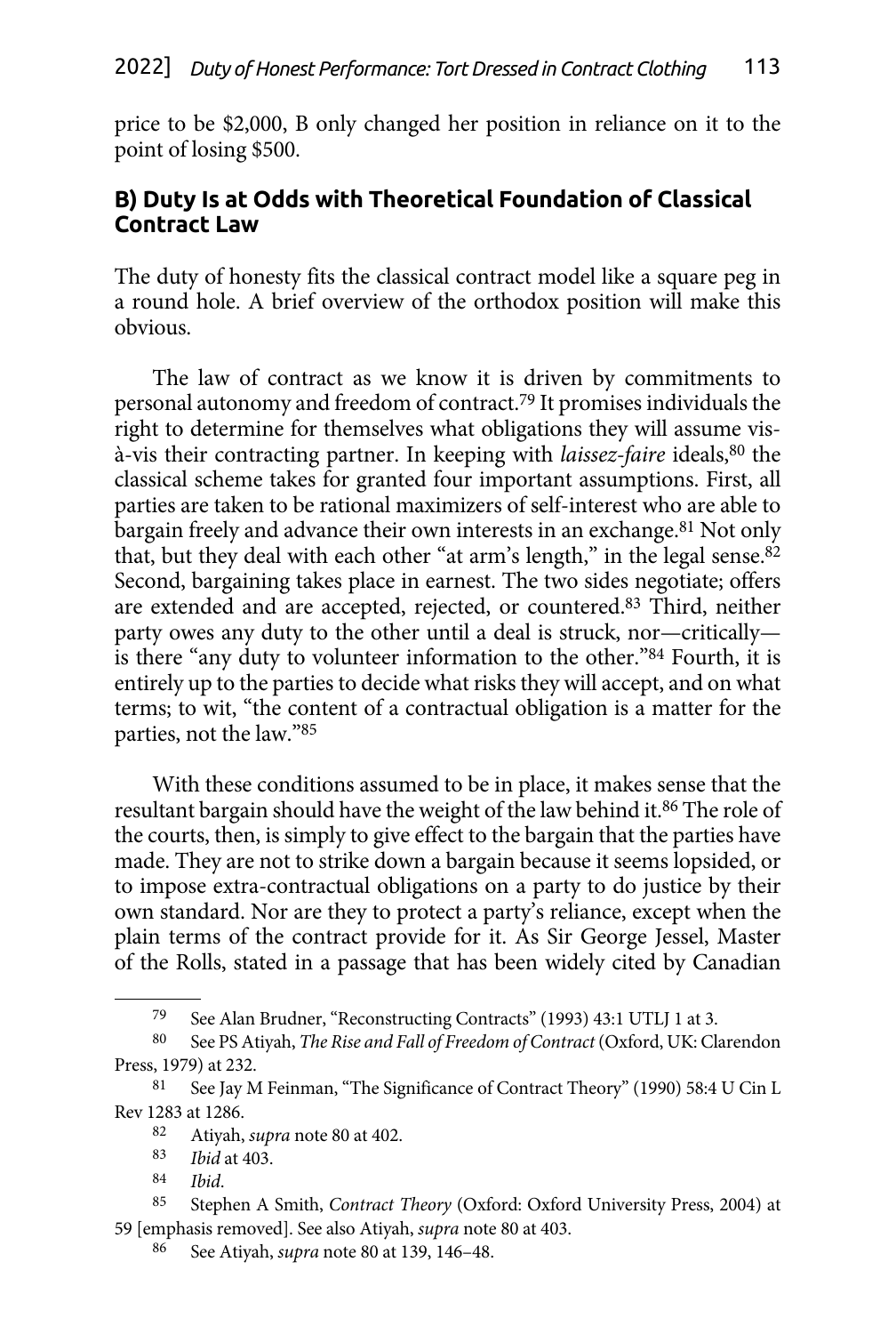courts, "men of full age and competent understanding shall have the utmost liberty of contracting, and [] their contracts when entered into freely and voluntarily shall be held sacred and shall be enforced by Courts of justice."87

Such judicial commentary reflects a central tenet of liberalism—the supremacy of the individual<sup>88</sup> and his "liberty to bind himself."89 Each person is deemed to be the best judge of his own interests and responsible for looking after himself. With that in mind and given that contracting is a means for people to allocate risks between themselves as they see fit, when the law affords them the opportunity to freely contract, they will naturally enter into bargains that improve their welfare. If everyone does the same, we are collectively better off. Thus, apart from the supposed inherent fairness of enforcing bargains,90 their enforcement is for the good of society as a whole.91

It is the presence of a bargain, as evidenced by an exchange of consideration, rather than a party's reliance on it, that triggers contractual liability.92 A's reliance on B's statement that it will do something for A does not provide A with a basis for recovery under contract law unless it is bargained for—viz, backed by consideration. It generally matters not

88 See Anat Rosenberg, "Contract's Meaning and the Histories of Classical Contract Law" (2013) 59:1 McGill LJ 165 at 197.

89 *Hofer et al v Hofer et al*, [1970] SCR 958 at 963, 13 DLR (3d) 1.

90 See Morton J Horwitz, "The Historical Foundations of Modern Contract Law" (1974) 87:5 Harv L Rev 917 at 917. Horwitz notes that there was a long-standing belief, current until the nineteenth century, that "the justification of contractual obligation is derived from the inherent justice or fairness of an exchange." This is in keeping with the medieval tradition of substantive justice. According to Horwitz, once this belief was jettisoned, contracts were seen as a product of a meeting of the will of the parties and deserving of enforcement as such. For a critique of Horwitz's account, see AWB Simpson, "The Horwitz Thesis and the History of Contracts" (1979) 46:3 U Chi L Rev 533.

91 See Brudner, *supra* note 79 at 3. This sentiment is aptly captured in the American *Restatement (Second) of Contracts*, § 72 comment b (1981): "Bargains are widely believed to be beneficial to the community in the provision of opportunities for freedom of individual action and exercise of judgment and as a means by which productive energy and product are apportioned in the economy. The enforcement of bargains rests in part on the common belief that enforcement enhances that utility."

92 See Charles M Gray, "The Ages of Classical Contract Law" (1980) 90:1 Yale LJ 216 at 218: "In classical doctrine, the bargain, or expectation, interest in contracts is recognized as real, and it predominates over the reliance and benefit, or restitution, interests, which are also woven into the historic texture of contract law. The latter interests tend not to be recognized by the classical theory when no proper contract stands behind an act of reliance or the receipt of a benefit."

<sup>87</sup> *Printing and Numerical Registering Company v Sampson* (1875), LR 19 Eq 462 at 465 (UK).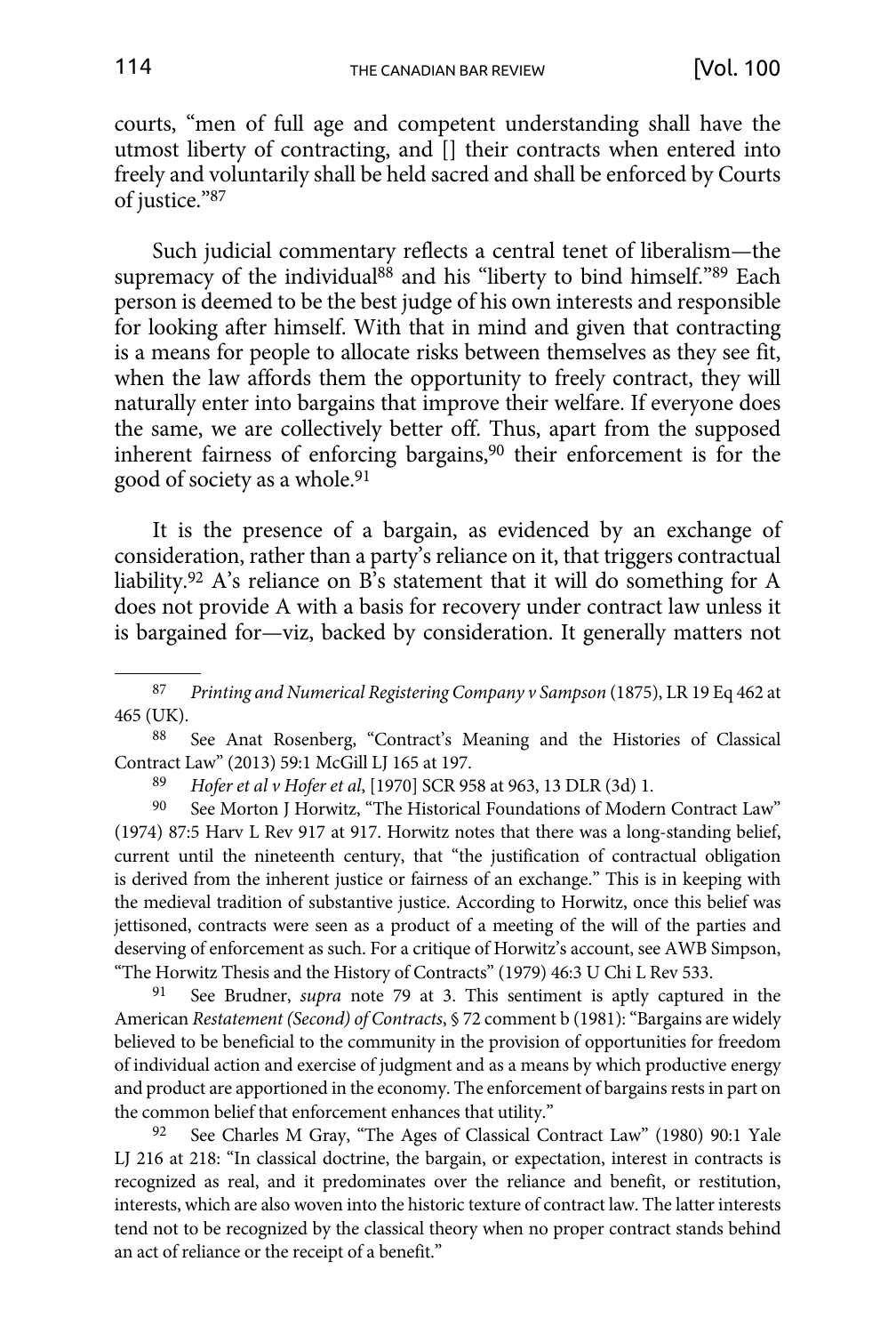that the reliance was invited by B and A was worse off for it. Rectifying detrimental reliance is conventionally a concern of tort, not of contract. As Alan Brudner puts it, "there can be no legitimate enforcement of a promise in the absence of a bargain. The fact that the promisee has relied to his detriment may be a ground for my compensating him in tort to the extent of his reliance."93

In view of the foregoing, it is hard not to see that the duty of honest performance sits uneasily with contract law. The common law of contract, the Court in *Bhasin* maintains, "places great weight on the freedom of contracting parties to pursue their individual self-interest."94 However, the duty to act honestly does not derive its normative purchase from facilitating party autonomy and freedom of contract, but from observing norms of honesty and good faith. In fact, the duty, which operates irrespective of the consent of the parties, short-circuits contractual freedom. Consideration is not part of the calculus; none is given in exchange for the right to claim damages in relation to a dishonest representation. Moreover, the duty, devised as a "doctrine of contract law,"95 is unlike any extant contract doctrine. Breach of the duty is in itself a cause of action, but the same cannot be said of unconscionability and promissory estoppel, two extant doctrines referenced in *Bhasin* as comparisons.

Introduction of the duty as a contract doctrine plunges the whole of contract law into conceptual turmoil. At its core, contract law seeks to give effect to the parties' agreement as to the allocation of risks between them.<sup>96</sup> Making A liable for B's loss even though B had voluntarily agreed to bear the risk of that loss, as a claim based on the duty does, is a striking departure from contract law's basic stance. Signs of disorientation are apparent in *Bhasin*, a decision backed by the full Court, no less. There, the Court insists that "the duty of honest performance interferes very little with freedom of contract"97 while also stipulating that "the parties are *not free* to exclude it."98 Contracting parties are instructed to "have appropriate regard to the legitimate contractual interests of the contracting partner."99 And yet, "a party may sometimes cause loss to another—*even intentionally*—in the legitimate pursuit of economic self-interest. Doing so is not necessarily

- Ibid at para 75 [emphasis added].
- 99 *Ibid* at para 65.

<sup>93</sup> See Brudner, *supra* note 79 at 42.

<sup>94</sup> *Bhasin*, *supra* note 4 at 70.

<sup>95</sup> *Bhasin*, *supra* note 4 at paras 74–75.

<sup>96</sup> See Joost Blom, "Remedies in Tort and Contract: Where is the Difference?" in Jeffrey Berryman, ed, *Remedies: Issues and Perspectives* (Scarborough: Carswell, 1991) 395 at 397.

<sup>97</sup> *Bhasin*, *supra* note 4 at 76.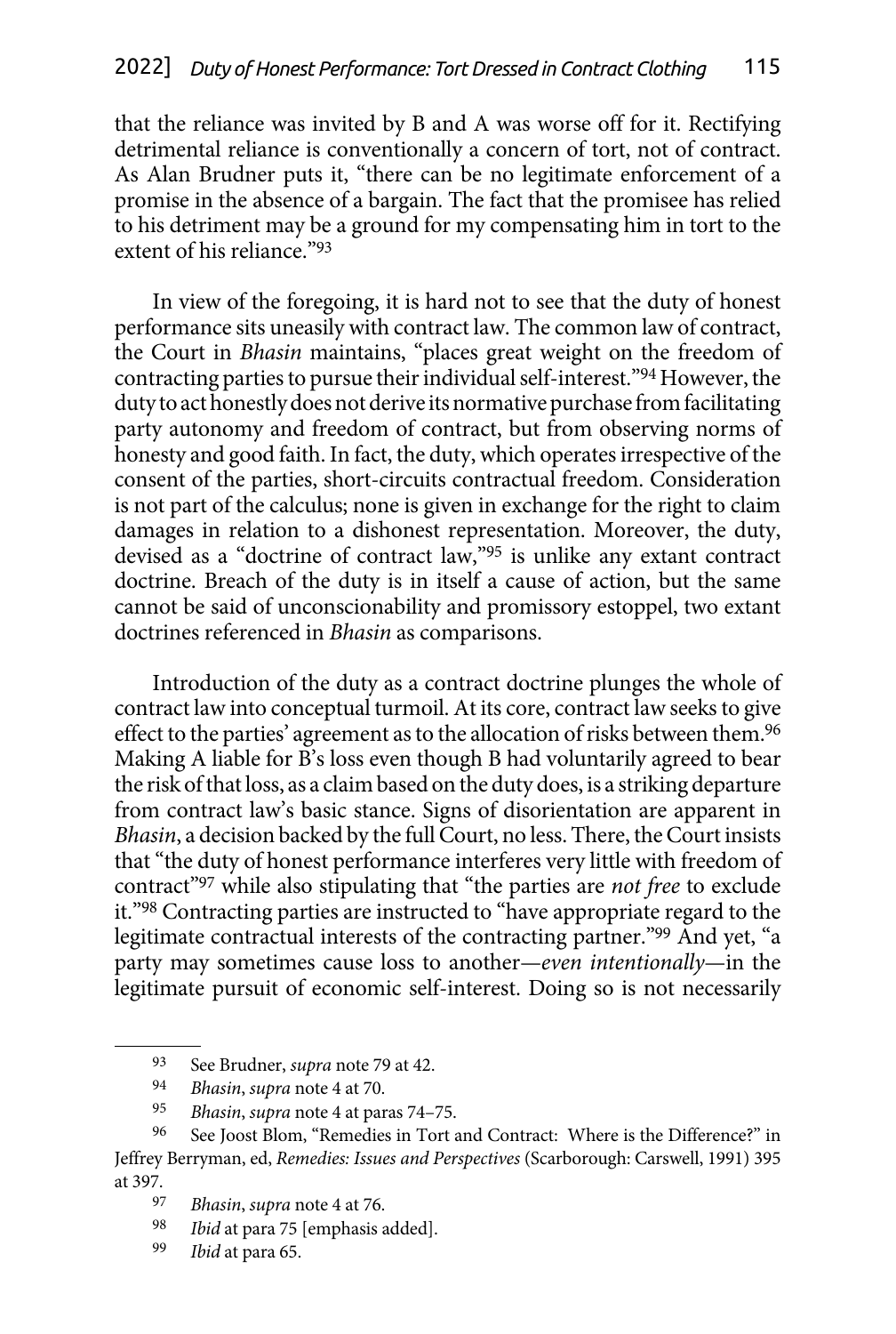<span id="page-21-0"></span>contrary to good faith."100 In these hard-to-reconcile statements lies a fundamental contradiction, that between the individualism of classical contract law and the relational values espoused by the compulsory duty to act honestly. The Court's desire to save the old logic and champion a new one threatens to give contract law a split personality, of being contract and tort.

The view advanced by Gilmore that a tort-like, reliance-based conception of contract liability would displace the prevailing consentbased conception<sup>101</sup> seems more likely than ever. Breach of the duty of honest performance, as explained above, is coextensive with detrimental reliance. Certainly, this does not render all cases of harm resulting from reliance on the word or act of a contractual counterparty actionable. Nonetheless, there is no doubt that the duty of honest performance greatly expands the basis of reliance-based liability, at the expense of diminishing what contract law aims to protect—the benefit of the bargain. With the distinction between tort and contract being blurred by the duty of honest performance, the law of contract is now moving deeper into the field of protecting unbargained-for reliance.

### **C) Even if the Duty Is Animated by Corrective Justice, It Does Not Make It Contractual**

The majority in *Callow* trotted out corrective justice, a principle commonly invoked in relation to tort law, to explain the duty and contract law more generally. Linking corrective justice with contract law was a first for a Canadian court. "Corrective justice", writes Justice Kasirer, is a "contractual ideal"102 and "[t]he duty of honest performance is but an exemplification of this ideal."103 He elaborates further: "requiring that a party exercise a right under the contract in keeping with this minimum standard [set by the duty of honesty] only precludes the commission of a wrong and thus repairing that breach, where damage resulted, may be thought of as consonant with the principles of corrective justice."104

Corrective justice is concerned with injustice that arises between individuals and explains liability as rectification of such injustice. An interpersonal injustice occurs when one person inflicts a "wrong" on

- 103 *Ibid* at para 47. See also *ibid* at para 86.
- 104 *Ibid* at para 83.

<sup>100</sup> *Ibid* at para 70 [emphasis added].

<sup>101</sup> Another prominent contract scholar who made a similar contention is PS Atiyah. See Atiyah*, supra* note 80 at 716–79, and PS Atiyah, "Chapter 2: Contracts, Promises and the Law of Obligations" in *Essays on Contract* (Oxford, UK: Clarendon Press, 1986) 10 at 42-43, 54-56.

<sup>102</sup> *Callow*, *supra* note 5 at para 47.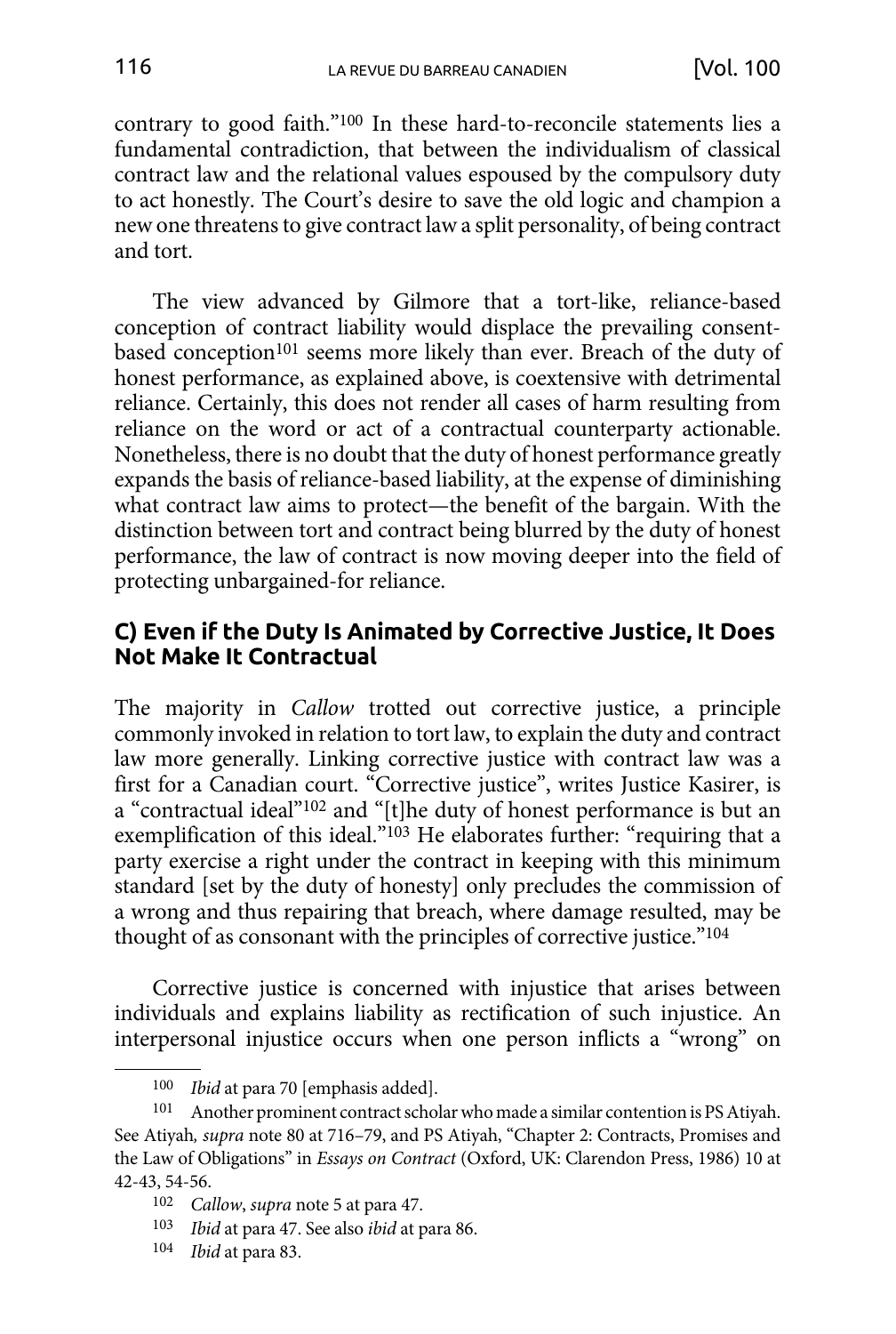another person—that is to say, interferes with their rights—and causes injury to the person.105 The law responds to this injustice by providing a remedy that aims to undo the wrong and, as far as possible, make the injured party whole. The remedy is correlative: the plaintiff recovers exactly what the defendant is made to surrender or as Weinrib puts it, "the doer of injustice becomes the sufferer of the law's remedy."106 In practical terms, the quantum of damages that a court would award should be equivalent to the harm wrongfully caused. If a defendant perpetuated a wrong that caused \$100 worth of loss to the plaintiff, then corrective justice demands that the defendant be liable to the plaintiff for \$100. To require the defendant to pay the plaintiff more than \$100 would be asking him to do more than correct his wrong to the plaintiff. Thus, there can be no reasons in corrective justice to have the defendant pay more—or less than \$100.107 The role of corrective justice is limited to repairing wrongful losses by restoring the original equality between the parties; punishment is of no direct concern.108

Over the last four decades, corrective justice has enjoyed the limelight as a unifying theory of tort law. The works of Weinrib,109 Jules

 $105$  A "wrong", according to Jules Coleman, is a combination of (1) a wrongdoing as unjustified action, and (2) commitment a wrong in the sense of justifiably infringing a right: See Jules Coleman, *Risks and Wrongs* (Cambridge, UK: Cambridge University Press, 1992) at 361 [Coleman, *Risks and Wrongs*]. See also *Palsgraf v Long Island Railroad Co*, 248 NY 339 at 345 (CA) per Chief Justice Cardozo ("the commission of a wrong imports the violation of a right"); Allan Beever, *Rediscovering the Law of Negligence* (Oxford, UK: Hart Publishing, 2007) at 45.<br><sup>106</sup> Ernest I Wein

Ernest J Weinrib, "Corrective Justice in a Nutshell" (2002) 52:4 UTLJ 349 at 350; Ernest J Weinrib, *Corrective Justice* (Oxford: Oxford University Press, 2012) at 17 [Weinrib, *Corrective Justice*]. See also Ernest J. Weinrib, "The Monsanto Lectures: Understanding Tort Law" (1989) 23:3 Val U L Rev 485.

<sup>107</sup> This example is attributable to Beever, *supra* note 105 at 46.

<sup>108</sup> See Gerald J Postema, "Review: Risks, Wrongs, and Responsibility: Coleman's Liberal Theory of Commutative Justice" (1993) 103:3 Yale LJ 861 at 875; Ernest J. Weinrib, "Punishment and Disgorgement as Contract Remedies" (2003) 78:1 Chicago-Kent L Rev 55 at 86 [Weinrib, "Punishment"].

<sup>109</sup> See Weinrib, "Punishment", *supra* note 108 and the works cited in *supra* note 75 and *supra* note 106. In Ernest J Weinrib, "The Special Morality of Tort Law" (1989) 34 McGill LJ 403 at 413, Weinrib describes "corrective justice [as] the justificatory structure that renders tort law intelligible from within."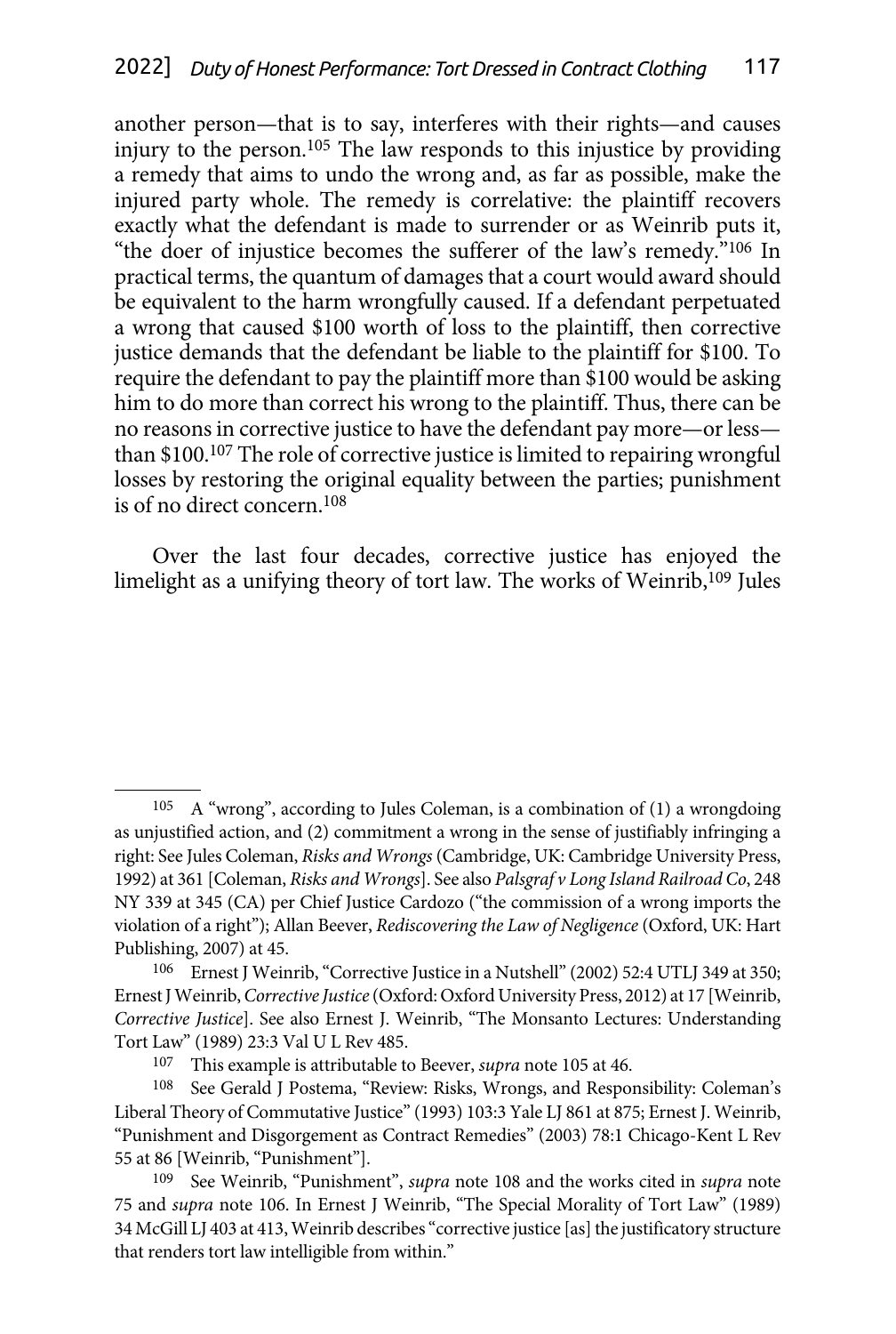Coleman,<sup>110</sup> Stephen Perry,<sup>111</sup> Allan Beever,<sup>112</sup> George Fletcher,<sup>113</sup> and Richard Epstein,<sup>114</sup> among others, may be credited for catapulting it to fame. In slightly different ways, they make use of corrective justice to illuminate the inner logic of tort law. Tort law asks the question of who is responsible for a wrong done and shifts the loss borne by a wrongsufferer to the wrongdoer (or doers) via a damages award equal to the value of the loss. The objective is to reinstate the status quo ante. For some, notably Coleman, corrective justice is the *only* point of tort law and what distinguishes it from other branches of law, including contract law, which is designed to facilitate market transactions by minimizing uncertainty.115 "Tort law implements corrective justice," writes Coleman, who goes on to note: "The central concepts of tort law—harm, cause, repair, fault, and the like—hang together in a set of inferential relations that reflect a principle of corrective justice."116 A corrective-justice account of tort law has been definitively embraced by the Supreme Court of Canada. In *Clements v Clements*, the Court described corrective justice as tort law's "anchor"117 and "underlying theory."118 "Corrective justice," wrote then Chief Justice McLachlin, "assigns liability when the plaintiff and defendant are linked in a correlative relationship of doer and sufferer of the same harm";119 "the

112 See Beever, *supra* note105, at ch 2; Allan Beever, "Corrective Justice and Personal Responsibility in Tort Law" (2008) 28:3 Oxford J Leg Stud 475.

113 See George P Fletcher, "Fairness and Utility in Tort Theory" (1972) 85:3 Harv L Rev 537; George P Fletcher, *Basic Concepts of Legal Thought* (Oxford: Oxford University Press, 1996).

114 See Richard A Epstein, "A Theory of Strict Liability" (1973) 2:1 J Leg Stud 151; Richard A Epstein, "Defenses and Subsequent Pleas in a System of Strict Liability" (1974) 3:1 J Leg Stud 165.

115 Coleman, *Risks and Wrongs supra* note 105 at 105, 197. According to Coleman, contract law minimizes uncertainty by assuring parties in advance that in the event of dispute, the terms to which the parties would have agreed to, as opposed to terms that the court thinks is distributively just, will be enforced (at 181–82).

116 Coleman, *Tort Law*, *supra* note 110 at 9–10.

119 *Clements*, *supra* note 73 at para 7.

<sup>110</sup> See Coleman, *Risks and Wrongs*, *supra* note 105; Jules Coleman, "Part One: Tort Law and Corrective Justice" in *The Practice of Principle: In Defence of a Pragmatist Approach to Legal Theory* (Oxford: Oxford University Press, 2001) 226 [Coleman, *Tort Law*].

<sup>111</sup> See Stephen R Perry, "Responsibility for Outcomes, Risk and the Law of Torts" in Gerald J Postema, ed, *Philosophy and the Law of Torts* (Cambridge: Cambridge University Press, 2001) 72. Note that Perry does not rule out that tort law may be explained by principles other than corrective justice, though he does not argue for it: see Stephen R Perry, "The Moral Foundations of Tort Law" (1992) 77:2 Iowa L Rev 449 at 450 [Perry, "Moral Foundation"].

<sup>117</sup> *Clements*, *supra* note 73 at para 37.

<sup>118</sup> *Ibid* at para 13. See also *Whiten v Pilot Insurance Co*, 2002 SCC 18 at para 152; *Kazemi Estate v Islamic Republic of Iran*, 2014 SCC 62 at para 189.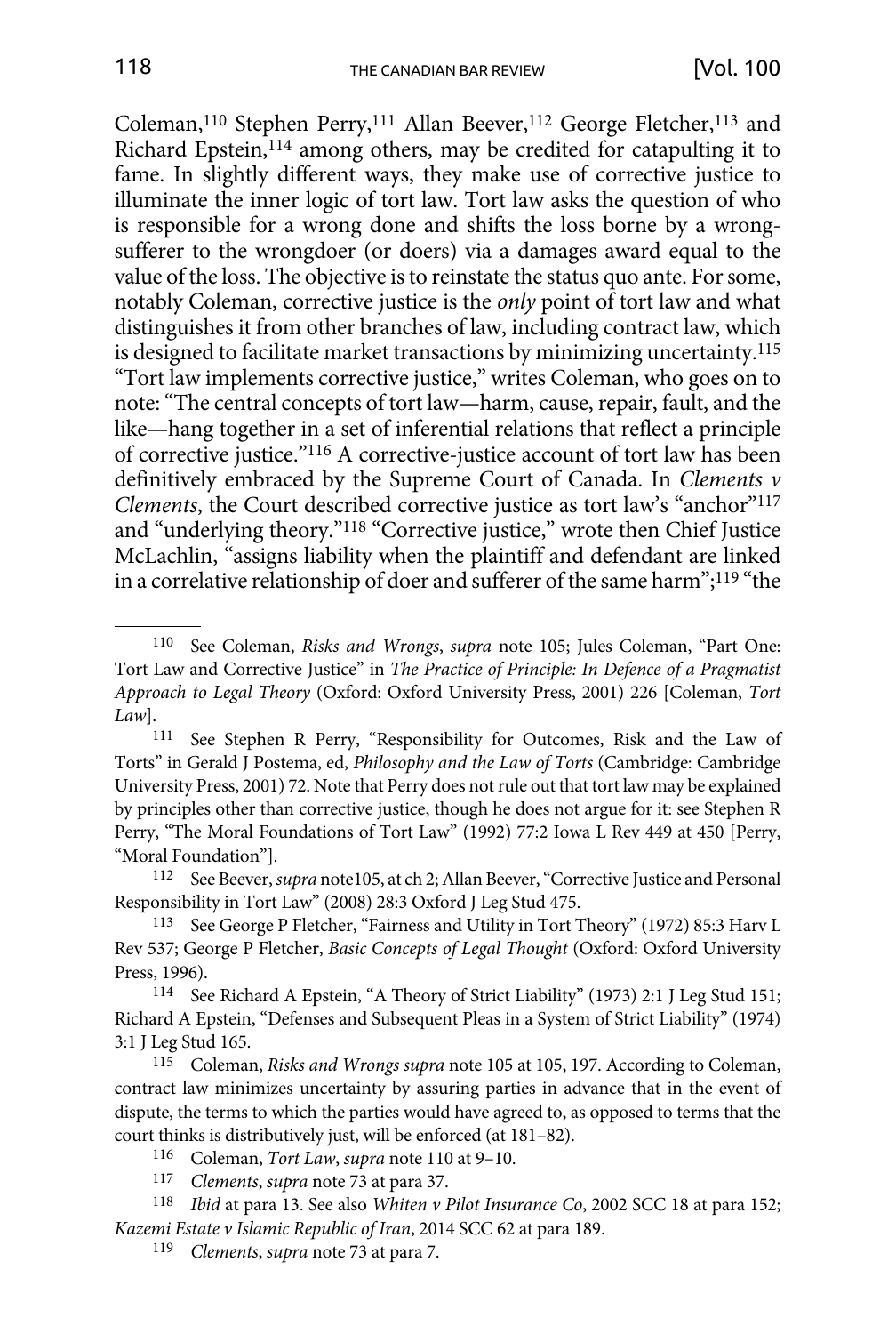law 'corrects' the deficiency in the relationship by requiring the defendant to compensate the plaintiff for the injury suffered."<sup>120</sup> The Court recently affirmed this stance, remarking that corrective justice is the "foundational principle of tort law" and "the basis for recovery in tort".121

Corrective justice, on the reparative view that the Supreme Court of Canada has endorsed prior to *Callow*, does not lend a full explanation of contract law. The justice dispensed by courts is corrective in that, as Justice Karakatsanis explains, it is "based on compensation for harm *that results from* the defendant's unreasonable creation of the risk of that harm."<sup>122</sup> Liability for breach of contract is not in all instances in line with this view of corrective justice given that, in contrast to a claim in tort, "loss is not an essential element of a cause of action for breach of contract."123 When no loss has been incurred, there is nothing for corrective justice to repair, as it were. Moreover, the standard measure of damages for breach of contract, the expectation measure, does not have a corrective-justice orientation since it seeks to put the plaintiff in the position she would have occupied if the contract had been performed regardless of whether that amount exceeds the expenses she actually incurred, if any, in relying on the contract. The plaintiff is given something she did not yet have prior to breach. As Lon Fuller and William Purdue argued in one of the most cited law review articles of all times, contract law, in compensating for loss of expectancy, is guided by distributive justice, not corrective justice.124 "The law no longer seeks merely to heal a disturbed status quo, but to bring into being a new situation<sup>"125</sup> in order to penalize the breaching party.<sup>126</sup> Still, even if its explanatory power falls short in relation to other aspects of contract law, corrective justice can fully account for the duty of honest performance. Correlatively structured, the duty requires a contracting party whose wrongful, dishonest act inflicts a loss on the other party to

<sup>124</sup> See LL Fuller & William R Perdue Jr, "Reliance Interest in Contract Damages: 1" (1936) 46:1 Yale LJ 52 at 56 [Fuller & Perdue, "1"]. See also the second installment of the article: LL Fuller & William R Perdue Jr, "The Reliance Interest in Contract Damages: 2" (1937) 46:3 Yale LJ 373. For a slightly different objection to a corrective-justice account of contract law, see Richard Craswell, "Against Fuller and Perdue" (2000) 67:1 U Chicago L Rev 99*.* For Craswell, corrective justice presupposes that the plaintiff has an entitlement vis-à-vis the defendant but cannot explain the conception of the entitlement without recourse to other theories.

<sup>120</sup> *Ibid*.

<sup>121</sup> *Babstock, supra* note 73 at para 34.<br>122 *Rankin (Rankin's Garage & Sales) v JJ*, 2018 SCC 19 at para 63 [emphasis added].<br><sup>123</sup> *Babstock, supra* note 73 at para 104.

<sup>125</sup> Fuller & Perdue, "1", *supra* note 124 at 56 [emphasis added].

<sup>126</sup> *Ibid* at 61.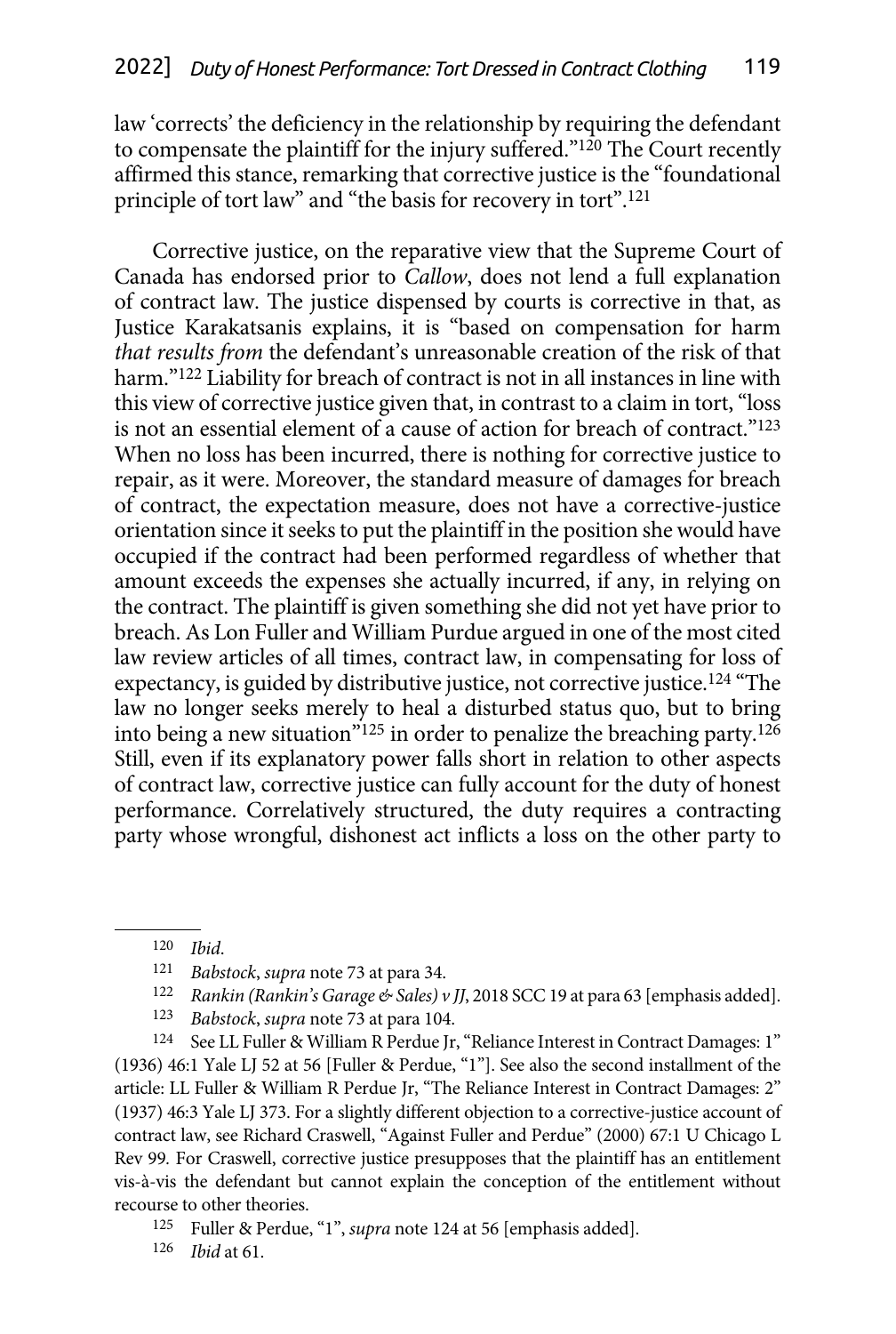repair the loss.127 It is perfectly just, in correct justice terms, to have the breaching party pay the injured party the equivalent of the loss suffered.

Admittedly there is another conception of corrective justice that regards contract law—indeed, the whole of private law128—as an expression of it. As a highly abstracted enterprise, corrective justice does not make any distinction between different categories of liability. It cares only that a relational wrong is rectified by a relational remedy. Much like tort law, contract law adheres to a relational structure of reasoning: it inquires whether one party has caused, and the other has suffered, a transactional injustice. Breach of contract is such an injustice that calls for correction. As for the difficulty corrective justice seems to run into in trying to justify contract remedies, particularly expectation damages, there is in fact no difficulty, as Weinrib and Peter Benson have separately argued. A contracting party has something that is already theirs and to which she is deprived when there is a breach. For Weinrib, that something is the right to performance against the promisor. In breaching the contract, the promisor unjustly denies the promisee that right and contract law undoes that injustice by awarding either specific performance or expectation damages reflecting the value of performance.129 For Benson, the promisee has a quasi-property ownership right in the thing or service bargained for.130 Actual reliance is beside the point because the promisee's pre-reliance position already sets a baseline as between the parties which the promisor must not transgress by breaching the contract.131 As a basis of liability, reliance has no place in contract law. Flowing from this, and notably, Benson contends that a reliance-based action for breach of promise, which is in essence what breach of the duty of honesty is, ought

<sup>127</sup> The majority and concurrence of *Callow*, *supra* note 5, agree that breach of the duty of honest performance only warrants a remedy "where damage resulted" (at para 83). For the concurring judgment, see para 130 ("[i]f a plaintiff *suffers loss* in reliance on its counterparty's misleading conduct, the duty of honest performance serves to make the plaintiff whole" [emphasis added]).

<sup>&</sup>lt;sup>128</sup> Private law consists of tort, contract and unjust enrichment. The term corrective justice has been interpreted in different ways in the scholarship. For our purposes, the different understandings of corrective justice can be divided into two camps: the first limits its meaning to principles of reparation underpinning tort law; the other extends its meaning to include principles of contract and restitution. See Perry, "Moral Foundation", *supra* note 111 at 452.

<sup>129</sup> Weinrib, *Corrective Justice*, *supra* note 106 at 153–54.

<sup>130</sup> Peter Benson, "The Expectation and Reliance Interests in Contract Theory: A Reply to Fuller and Perdue" (2001) 1:1 Issues Leg Scholarship article 5 at 35–41 [Benson, "Reply"]; Peter Benson, "The Philosophy of Property Law*"* in Jules L Coleman and Scott Shapiro, eds, *The Oxford Handbook of Jurisprudence and Philosophy of Law* (Oxford: Oxford University Press, 2002) 752 at 782–83.

<sup>131</sup> Peter Benson, "Contract as a Transfer of Ownership" (2007) 48:5 Wm & Mary L Rev 1673 at 1679–1680.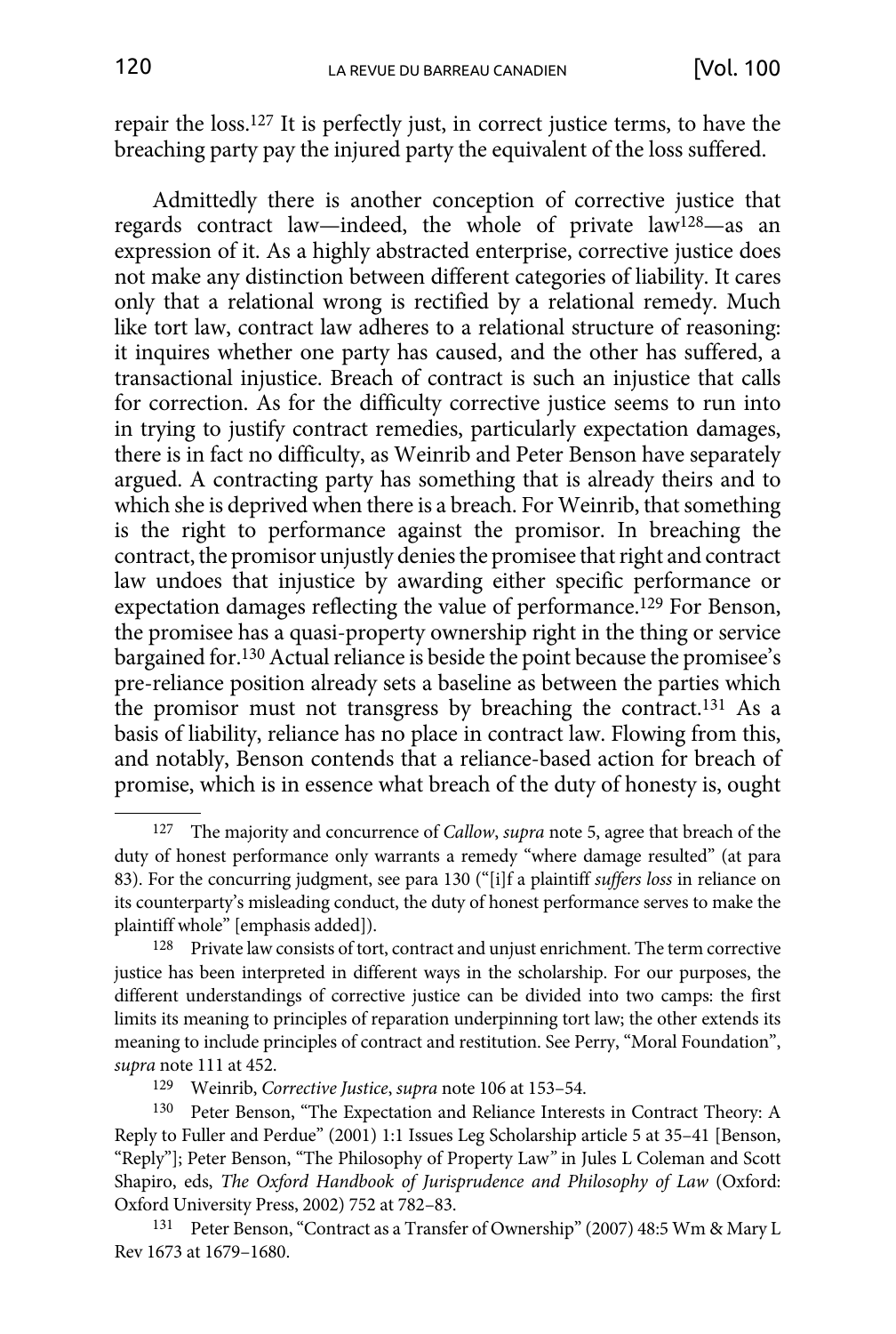<span id="page-26-0"></span>to be classified under tort, not contract. He states: "a reliance-based action for breach of promise should be recognized and approached as one variant of tort liability for negligent statements or representations."132

### **5. Conclusion**

Breach of the duty of honest performance bears the signs of a tort. First, the duty itself arises by compulsion of law, independently of the will of the parties and irrespective of their consent. Second, the misrepresentation that grounds liability is extra-contractual. And third, detrimental reliance is required to recover damages, which are in fact awarded for reliance loss rather than for expectancy or loss of bargain. Taken together, an action based on the duty to act honestly is best understood as a tort claim clothed in contractual dress, or to use the portmanteau that Gilmore coined, "contort."133 Allowing the duty to develop further under contract law will only accelerate contract's merger with tort, eroding its distinctiveness as a legal field. The duty should be reclassified to reflect its true nature.

To peg the duty of honesty as contractual is to miss the roots for the leaves. The existence of contractual relations is a necessary condition to be sure; however, liability is imposed not for how a contractual right is exercised, or for breach of a term of the contract, but for misrepresentations made outside of the contract. This being the crux of the wrong sets it apart from abuse of rights (l'abus des droits), the civilian concept referenced in both *Bhasin* and *Callow* as a source of inspiration,134 even though it has no common-law equivalent.135 Civilian abuse of contractual rights is concerned only with the wrongful manner in which a right conferred by contract is exercised; in view of the doctrine's singularly contractual focus, it is said to give rise to contractual, not delictual, liability.136 By contrast, a claim based on the duty to act honestly is rooted in extra-contractual deception. Granted, the lies in question have to be connected in some way

134 See *Bhasin*, *supra* note 4 at para 83; *Callow*, *supra* note 5 at para 60. While the majority in *Callow* looked to the civilian doctrine of abuse of rights, it also cautioned against conflating it with the common-law duty of honesty: *Callow*, *supra* note 5 at paras 70–71. Justice Brown, in his concurring reasons, was strongly opposed to drawing on the civilian doctrine, even as a source of inspiration, given how different it is from the common-law duty: *Callow*, *supra* note 5 at paras 152–75.

135 The rejection of any such common law doctrine is commonly traced to *The Mayor, Aldermen and Burgesses of the Borough of Bradford v Pickles*, [1895] AC 587 at 600 and *Allen v Flood*, [1898] AC 1 at 46.

136 See *Houle v Canadian National Bank*, [1990] 3 SCR 122, 74 DLR (4th) 577 [cited to SCR]. Even in the civilian tradition, notable writers and jurists have considered abuse of contractual rights to be grounded in delict: see *Houle v Canadian National Bank* at 159–64.

<sup>132</sup> Benson, "Reply", *supra* note 130 at 61.

<sup>133</sup> Gilmore, *supra* note 1 at 90.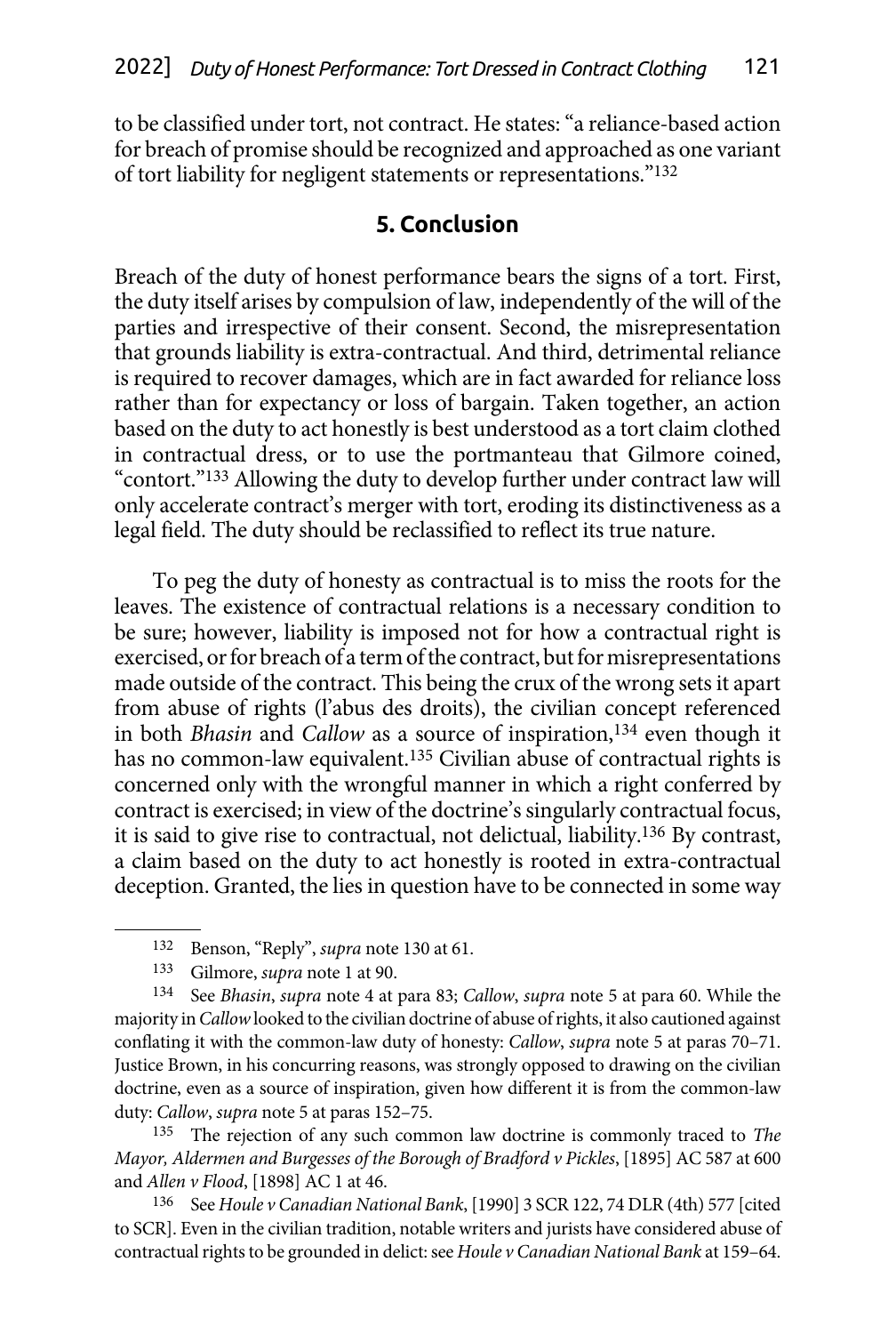to an existing contract, but an inferential connection will do. Recall that the misrepresentations in *Callow* were about a future contract, one not yet formed, from which it was *inferred* that the defendant would exercise its rights under the existing contract a certain way.137

Some might protest that reclassification is unnecessary, for to fuss over how the duty is characterized is to attach too much importance to the distinction between tort and contract. That the duty ill-fits the law of contract may be a nuisance for scholars, but not so much for practitioners, who simply care to know what obligations arise in what circumstances and what those obligations entail. This line of objection, plausible as it is, is misguided. Properly construing the nature of a legal duty and labeling it correctly is not an indulgence in academic curiosity. The intelligibility and future development of the law of obligations hinge on it. Contract is set apart from tort for a reason: it serves to keep distinct the different policies that lie at their base as well as the different interests that they protect. Contract law seeks to enforce agreements and to safeguard expectation interest, tort law does not. Instead, it is focused on the reparation of wrongs and protection of reliance interest.138 How a particular obligation is classified will determine which set of underlying policies will animate its interpretation and development. The distinction between tort and contract also has practical implications. Whether breach of the duty of honest performance is considered a tortious or contractual claim could take a proceeding in separate directions in a case involving a conflict of laws, for instance. If the duty is treated as a breach of contract, as it is at the moment, the claim will be governed by the proper law of the contract. Treated as a tort, the claim will be governed by the *lex loci delicti*, which could differ from the proper law of the contract, particularly when the parties have selected a unique law to govern their relationship through insertion of a choice-of-law clause in their contract.

On a final note, my concern about the duty being a misfit within the contractual framework should not detract from the fact that it is a welcome addition to the law of obligations generally. It fills a lacuna in the common law which left losses caused by a contracting party's dishonest conduct unaccounted for. In addition, it highlights the relational dimension of contract and the norms that hold contractual relations together. Research in the past few decades has shown that parties in a contractual relationship, more so than in a one-off transaction, value reciprocal

<sup>137</sup> See *Callow*, *supra* note 5 at paras 37, 99.

<sup>138</sup> On the different aims of tort and contract law, see *Hall v Hebert*, [1993] 2 SCR 159 at 208, 101 DLR (4th) 129.